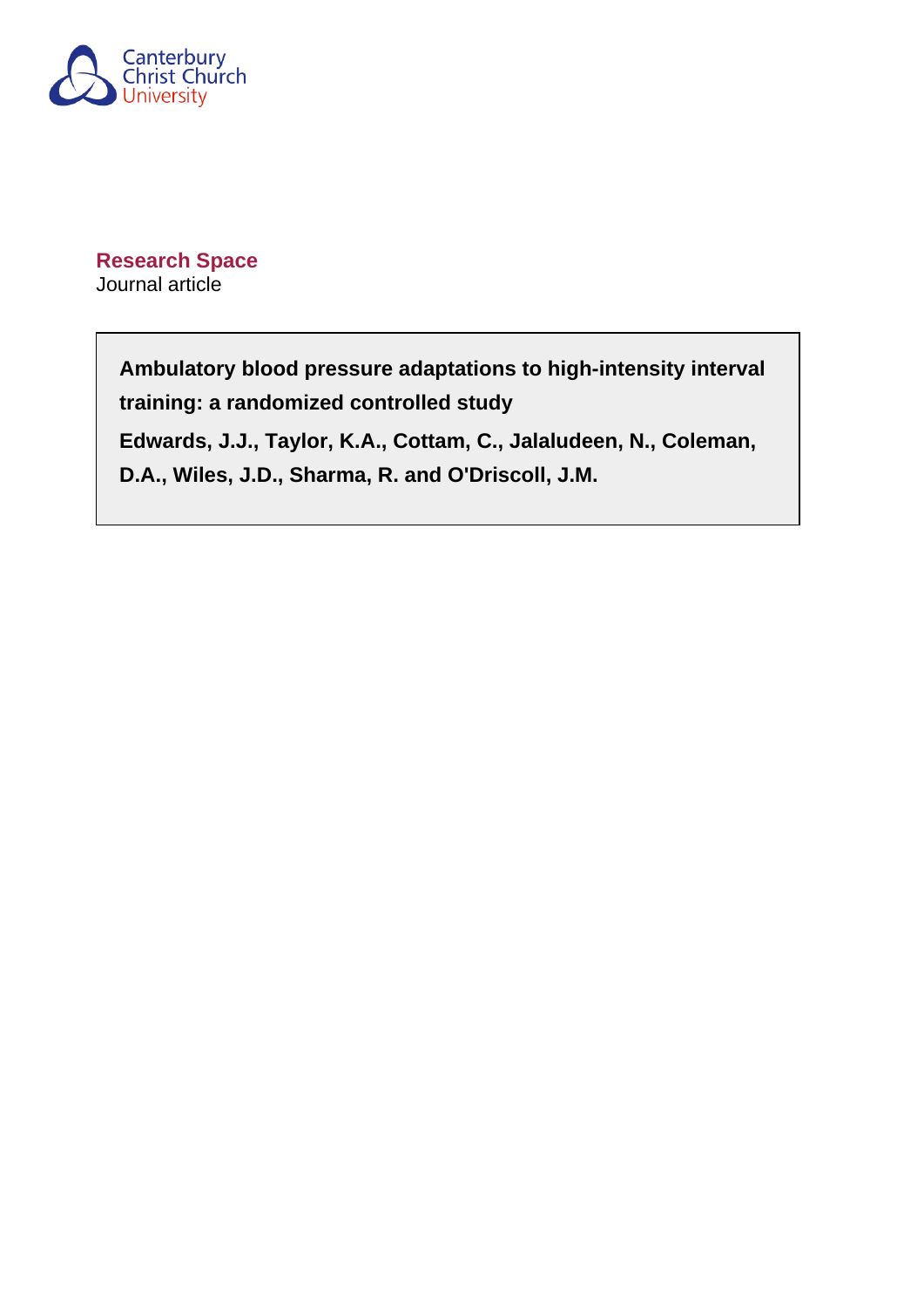

**Research Space** Journal article

> **Ambulatory blood pressure adaptations to high-intensity interval training: a randomized controlled study**

**Edwards, J.J., Taylor, K.A., Cottam, C., Jalaludeen, N., Coleman, D.A., Wiles, J.D., Sharma, R. and O'Driscoll, J.M.**

This is not the final published version of the article.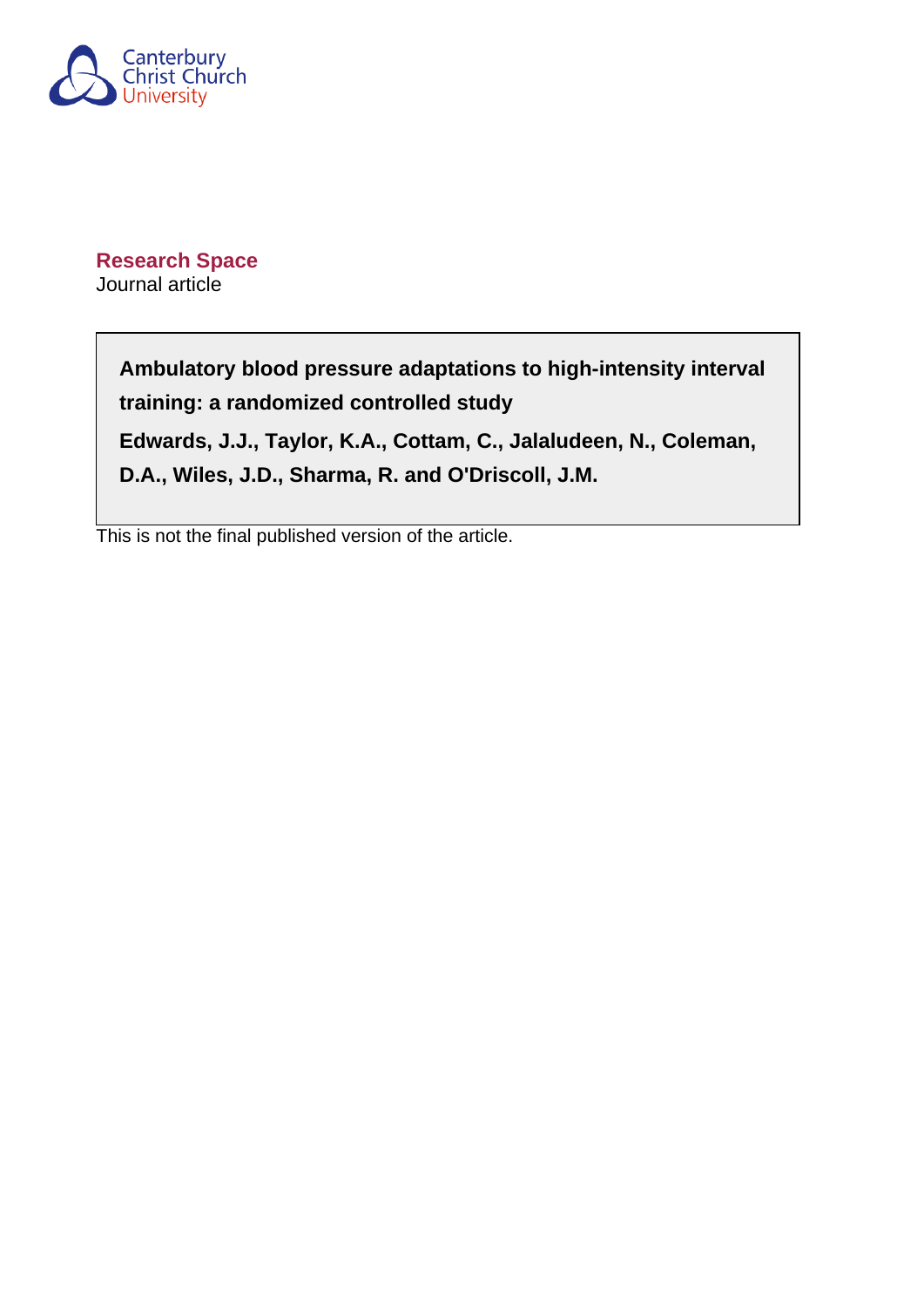**Ambulatory blood pressure adaptations to high intensity interval training: A**  1 **randomised controlled study.**  2

3

4

5Jamie J. Edwards<sup>1\*</sup>, Katrina A. Taylor<sup>1\*</sup>, Christian Cottam<sup>1</sup>, Navazh Jalaludeen<sup>2</sup>, Damian A. 6Coleman<sup>1</sup>, Jonathan D. Wiles<sup>1</sup>, Rajan Sharma<sup>1</sup> & Jamie M. O'Driscoll<sup>1,3</sup>

7

8

# **Author Affiliations:** 9

10<sup>1</sup> School of Human and Life Sciences, Canterbury Christ Church University, Kent, UK.

11<sup>2</sup> Cambridge Clinical Trials Unit, Cambridge University Hospitals NHS Foundation Trust, 12Cambridge, UK.

13<sup>3</sup>Department of Cardiology, St George's Healthcare NHS Trust, Blackshaw Road, Tooting,

14London, UK.

15

16

17\* Both authors contributed equally to this manuscript.

18

19

20 Corresponding Author: Correspondence to Dr Jamie O'Driscoll, School of Human and Life

21 Sciences, Canterbury Christ Church University, Kent, CT1 1QU. Email:

22[jamie.odriscoll@canterbury.ac.uk;](mailto:jamie.odriscoll@canterbury.ac.uk) Telephone: 01227 782711

23

24 Running Title: HIIT and ambulatory blood pressure.

25

26 Keywords: Blood pressure, ambulatory blood pressure, blood pressure variability, high-27intensity interval training.

28

29

**Word Count:** 5192 30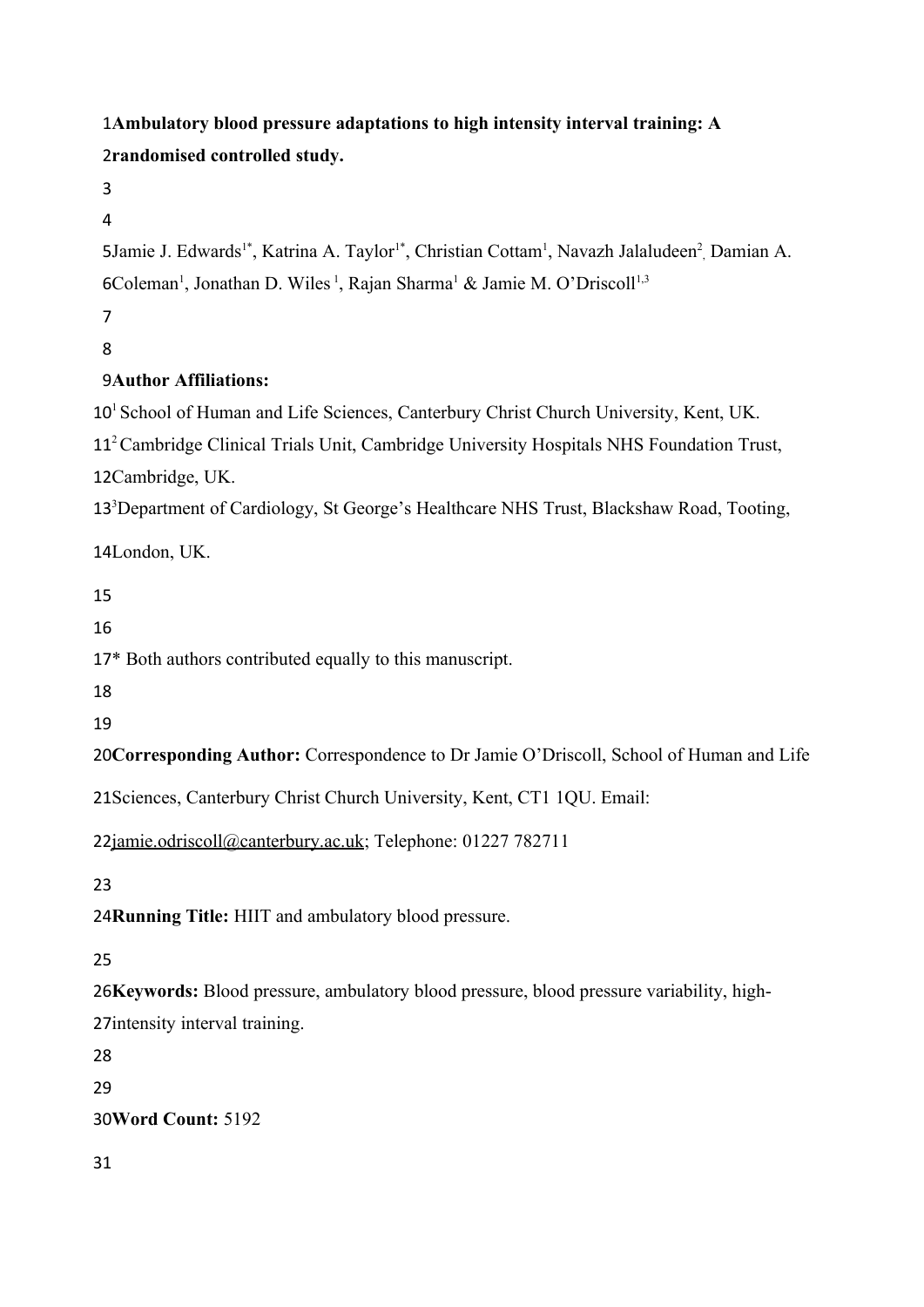# **Abbreviations**

### 

34ABPM - ambulatory blood pressure monitoring 35BP - blood pressure 36BPV - blood pressure variability 37dBP - diastolic blood pressure 38HR - heart rate 39HIIT - high-intensity interval training 40mBP - mean blood pressure MICT - moderate intensity continuous training 42PP - pulse pressure 43RPP - rate pressure product 44sBP - systolic blood pressure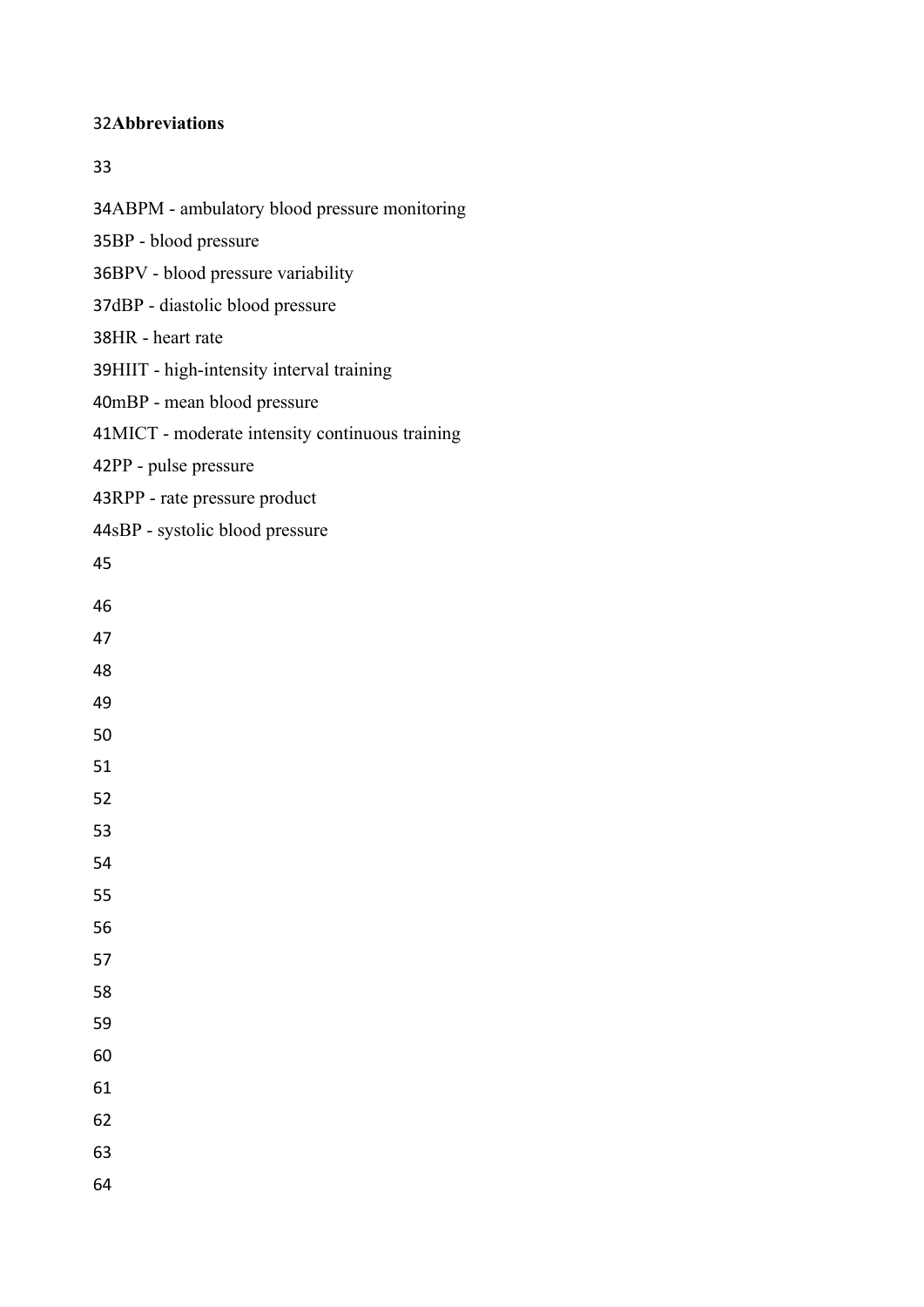# 65Abstract

66

**Objective:** Hypertension remains the leading cause of cardiovascular disease and premature 67 68 mortality globally. While high-intensity interval training (HIIT) is an effective non-69pharmacological intervention for the reduction of clinic blood pressure (BP), very little 70 research exists regarding its effects on ambulatory BP. The aim of this study was to measure 71 alterations in ambulatory and clinic BP following HIIT in physically inactive adults. 72

**73Methods:** Forty-one participants  $(22.8 \pm 2.7 \text{ years})$  were randomly assigned to a 4-week 74HIIT intervention or control group. The HIIT protocol was performed on a cycle ergometer 75set against a resistance of 7.5% bodyweight and consisted of  $3 \text{ X } 30$ -s maximal sprints 76 separated with 2-mins active recovery. Clinic and ambulatory BP was recorded pre and post 77the control period and HIIT intervention.

78

79 Results: Following the HIIT intervention, 24-hour ambulatory BP significantly decreased by 805.1 mmHg in systolic BP (sBP) and 2.3 mmHg in diastolic BP (dBP)  $(p=0.011$  and  $p=0.012$ , 81respectively), compared to the control group. Additionally, clinic sBP significantly decreased 82by 6.6 mmHg compared to the control group  $(p=0.021)$ , with no significant changes in dBP 83and mean BP (mBP). Finally, 24-hour ambulatory diastolic, daytime sBP, mBP and dBP, and 84 night-time sBP and mBP variability significantly decreased post-HIIT compared with the 85control group.

86

87 Conclusion: HIIT remains an effective intervention for the management of BP. Our findings 88 support enduring BP reduction and improved BP variability, which are important independent 89risk factors for cardiovascular disease.

91 92

90

- 93
- 94

95

96

97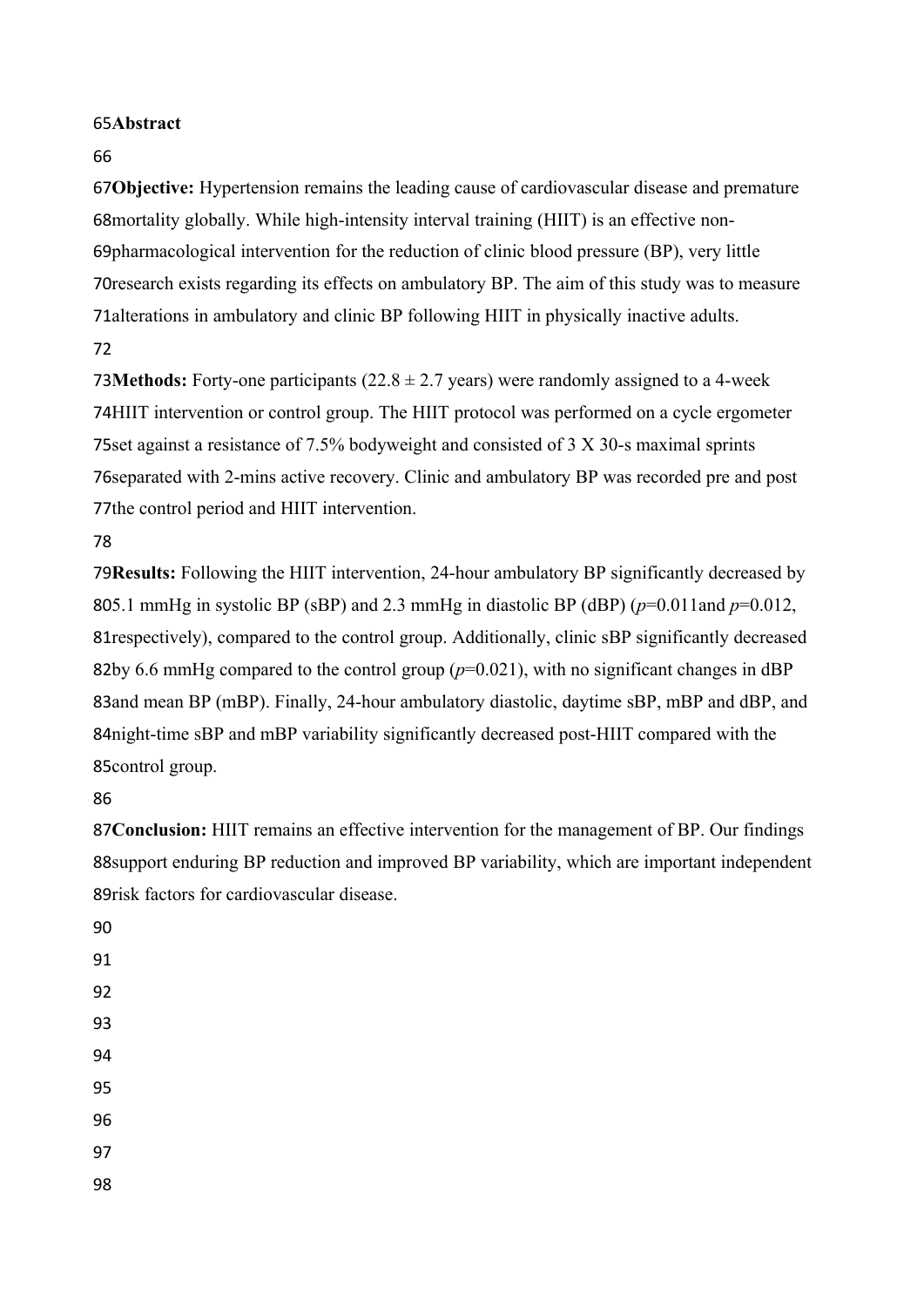#### **Introduction** 99

### 100

101Hypertension, characterised as a chronic elevation in resting arterial blood pressure (BP), is 102the leading attributable risk factor for cardiovascular disease and all-cause mortality  $[1,2]$ . 103Globally, hypertension is estimated to affect 1.13 billion people and due to its asymptomatic 104 nature, this figure may be significantly underestimated  $[3,4]$ . Given that the use of 105hypertensive medication has considerable economic burden, is often associated with 106 undesirable side-effects and appears to only be efficacious in approximately 50% of patients, 107it is imperative that effective non-pharmacological approaches are utilised to tackle the 108 current hypertension crisis [5,6].

#### 109

110The current global physical activity guidelines recommend a minimum of 150 minutes of 111 moderate-intensity or 75 minutes of vigorous-intensity exercise per week, with the inclusion 112of strength training twice per week [7]. While the benefits of such exercise on BP are well-113 established, adherence to these guidelines is alarmingly low [8]. Thus, establishing novel 114 exercise modes which promote better adherence while achieving significant reductions in BP 115 is crucial to global health.

#### 116

117High-intensity interval training (HIIT) is a highly practical, time-efficient exercise modality 118 which typically involves short bouts of maximal intensity work separated with appropriate 119 recovery periods. HIIT has previously been demonstrated to produce significant reductions in 120 resting arterial BP, with the magnitude of reductions comparable to traditional moderate-121 intensity continuous exercise (MICT) [9,10]. Specifically, a recent meta-analysis [10] 122 reported statistically significant reductions in systolic (sBP) and diastolic (dBP) BP of 6.3 and 1233.8 mmHg respectively, with no significant difference to the reductions observed in the 124MICT group (-5.8 sBP and -3.5 dBP). While this provides strong evidence for the efficacy of 125HIIT, there are clear gaps in the current literature. Particularly, this meta-analysis identified 126an insufficient number of HIIT studies (two) utilising an ambulatory BP monitoring (ABPM) 127technique and were therefore compelled to exclude such methodology from the analysis [10]. 128This is detrimental as ABPM is recognised as a more reliable measure of BP through its 129 increased precision, elimination of observer bias and its eradication of potential 'white-coat 130hypertension' [11]. Additionally, ABPM provides information regarding BP variability 131(BPV) and non-dipping, which are important independent predictors for cardiovascular risk 132[12,13]. Therefore, the aim of the present study is to investigate the ambulatory BP responses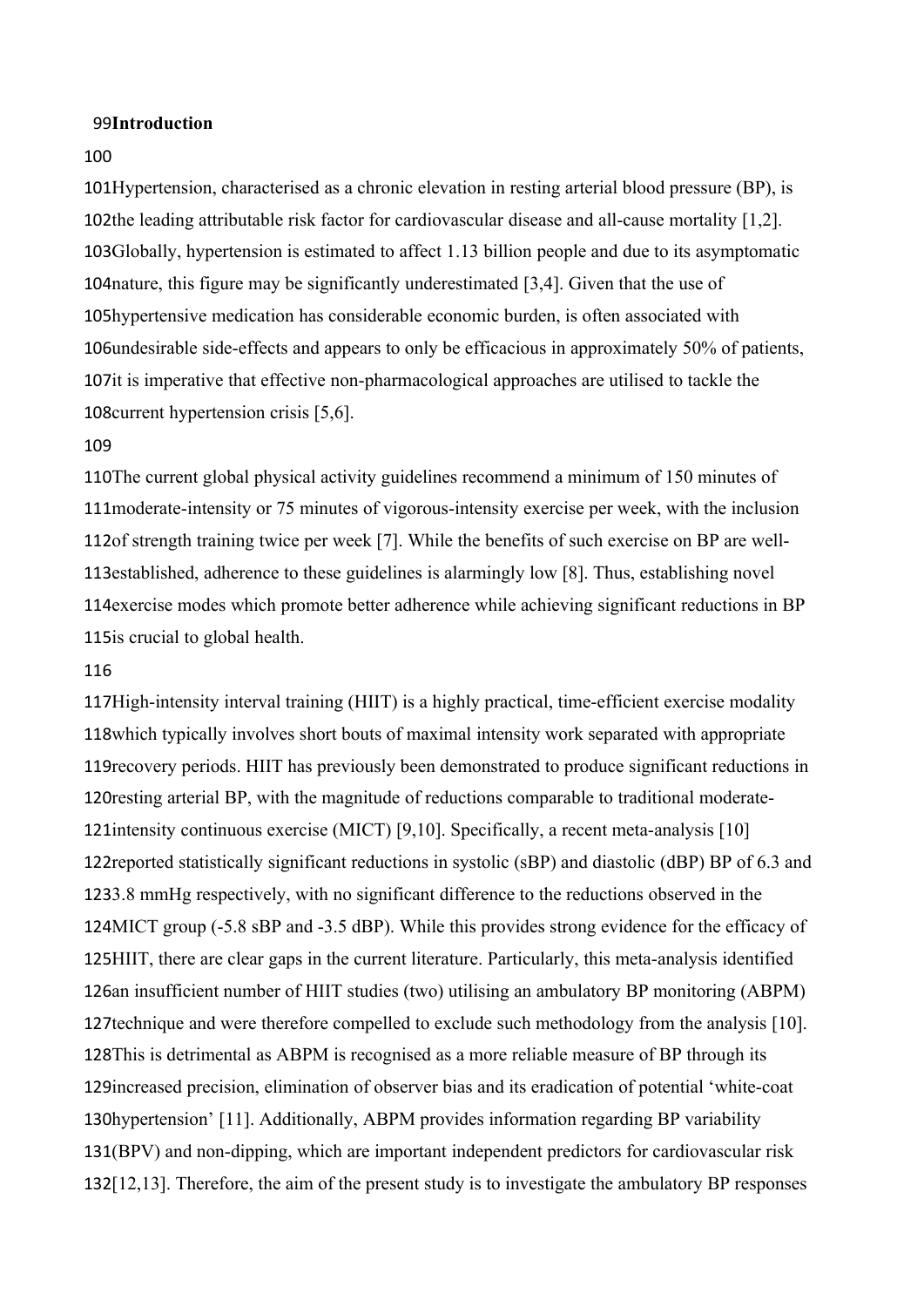| 135ambulatory BP compared to a control group. |  |  |
|-----------------------------------------------|--|--|
| 136                                           |  |  |
| 137                                           |  |  |
| 138                                           |  |  |
| 139                                           |  |  |
| 140                                           |  |  |
| 141                                           |  |  |
| 142                                           |  |  |
| 143                                           |  |  |
| 144                                           |  |  |
| 145                                           |  |  |
| 146                                           |  |  |
| 147                                           |  |  |
| 148                                           |  |  |
| 149                                           |  |  |
| 150                                           |  |  |
| 151                                           |  |  |
| 152                                           |  |  |
| 153                                           |  |  |
| 154                                           |  |  |
| 155                                           |  |  |
| 156                                           |  |  |
| 157                                           |  |  |
| 158                                           |  |  |
| 159                                           |  |  |
| 160                                           |  |  |
| 161                                           |  |  |
| 162                                           |  |  |
| 163                                           |  |  |
| 164                                           |  |  |
| 165                                           |  |  |
| 166                                           |  |  |

133to a short-term HIIT intervention in a cohort of physically inactive adults. We hypothesise

134that a 4-week randomised HIIT intervention will statistically significantly reduce clinic and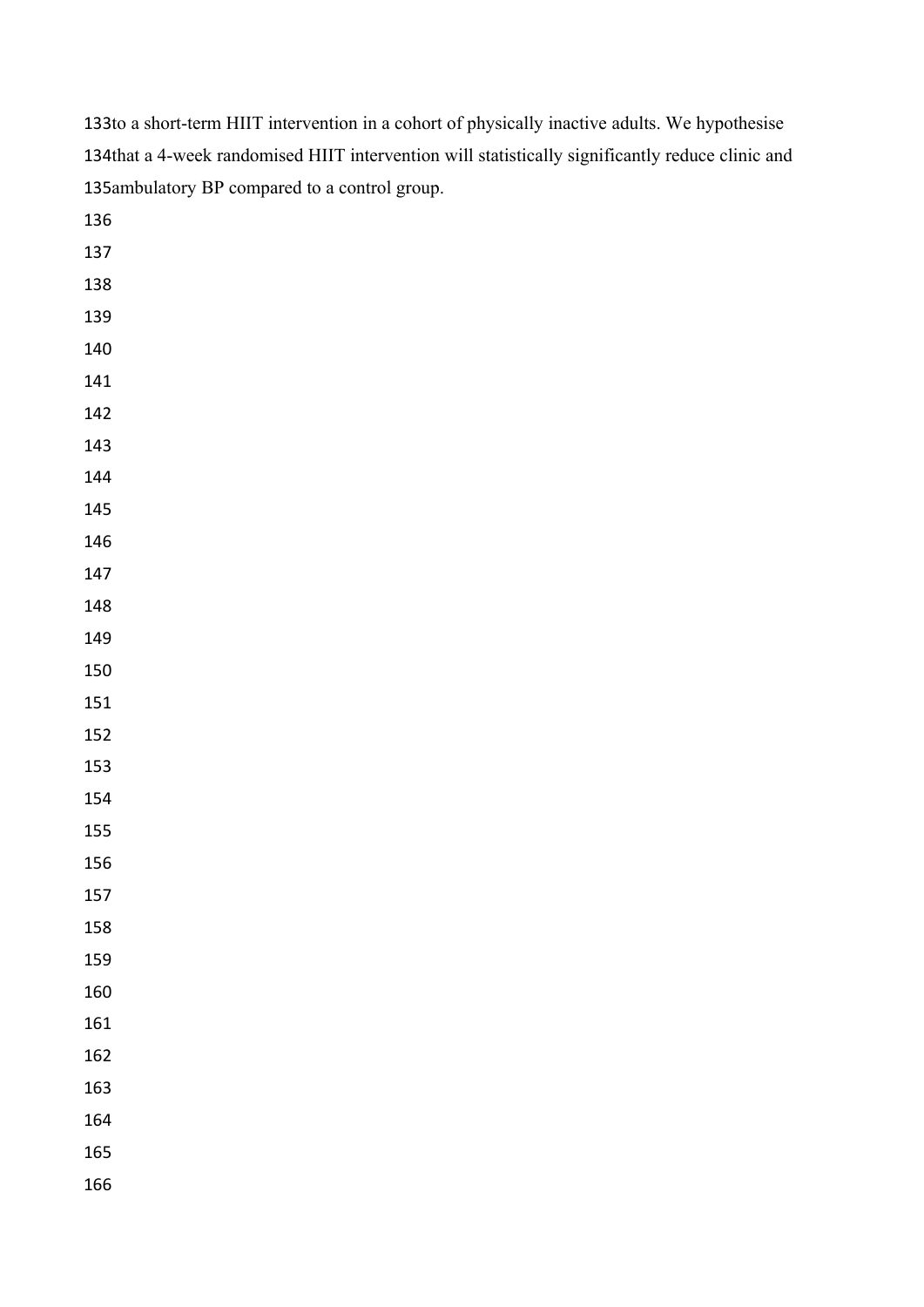## 167Methodology

### 168

# 169 Participant population and ethical approval

170

171 Forty-four volunteers were recruited; however, three participants dropped out prior to 172baseline testing, leaving a final study population of forty-one (20 males and 21 females). All 173 participants were healthy ( $22.8 \pm 2.7$  years), but physically inactive (self-reported in 174 accordance with the current guidelines) [7], were within the normal resting BP range [14] and 175 reported no previous history of cardiovascular disease.

# 176

177 Through stratifying the randomization on gender, participants were assigned into the 4-week 178HIIT intervention or control group [15]. This research study conformed to the Declaration of 179Helsinki principles, and was approved by the Canterbury Christ Church Universities Ethics 180Committee. All participants completed and signed informed consent prior to testing. 181

# *Blood pressure measurements* 182

183

184All participants were required to fast for at least 4 hours and refrain from alcohol and caffeine 185 consumption 24-hours before testing, whilst maintaining normal dietary and circadian 186 routines throughout the study and each phase of testing.

# 187

188Participants attended a temperature-controlled laboratory for baseline BP screening using an 189automated oscillometric BP monitor (Dinamap Pro 200 Critikon; GE Medical Systems, 190Freiburg, Germany). Resting sBP, dBP and mean BP (mBP) from the brachial artery were 191 recorded as an average of 3 measures separated by 5-min following 15-min of seated rest in 192accordance with current guidelines [16].

### 193

194ABPMs were acquired pre and post the HIIT intervention and control period over 24-hours 195using a commercially available and validated oscillometric sphygmomanometer measured at 196the brachial artery (Welch Allyn 6100 ambulatory BP monitor; Welch Allyn Inc., Skaneateles 197Falls, New York, USA). An appropriately sized cuff was set to inflate at 20-minute intervals 198between 06.00 and 22.00 h and every 30-minutes in the remaining time period. Data was 199 analysed for the entire 24-h period, as well as separately for day time (08.00 to 22.00) and 200 night-time (24.00 to 06.00) periods [17]. Acceptable recordings were determined by  $\geq$ 14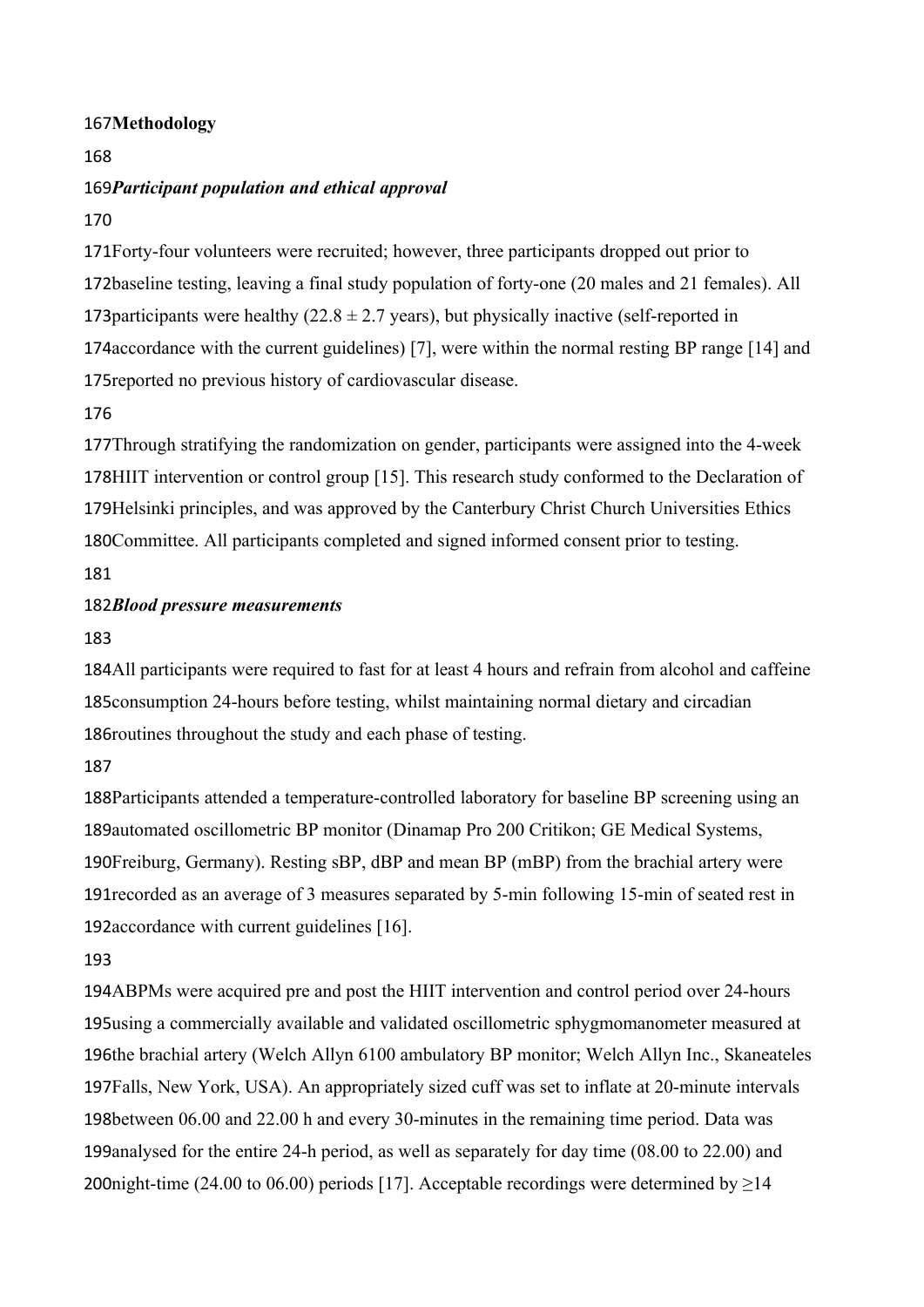201 successful measurements during daytime hours and  $\geq$ 7 measurements at night-time [18]. All 202 participants confirmed that they had slept during the specified night-time period. During the 20324-hour measurement, participants were asked to perform usual daily activities, but were 204 prohibited from exercise. All BP readings were stored on the device during the measurement 205 period and were then transferred to a computer for evaluation (Welch Allyn Cardio Perfect 206 Workstation Software for Windows; Welch Allyn Inc.). The average real variability of 207 ambulatory sBP, mBP and dBP were calculated to determine BP variability as described in 208 previous research [19].

#### 209

### *High intensity interval training intervention* 210

### 211

212The HIIT intervention was performed over 4-weeks, with participants attending the 213laboratory for training (group sessions) 3 times per week. The exercise protocol was 214 performed on a Wattbike cycle ergometer (Wattbike Ltd, Nottingham, UK), and was based 215on a Wingate test protocol. Participants performed a 5-minute steady state warm-up, followed 216by 3 x 30-s maximum effort sprint intervals, each separated by 2 minutes of active recovery. 217Participants were asked to perform 2 to 3, 5-second high revolution spins during their warm-218up period to ensure they were familiarised with the pedalling speed requirement of the 219 Wingate test. Resistance during the sprint intervals was calculated at 7.5% of the individuals 220body mass. Following the 4-week intervention period, post HIIT laboratory assessments were 221 performed 48 hours after the final HIIT session in order to avoid any residual effects of post 222exercise hypotension. During the control period, participants were requested to maintain their 223 usual routine and daily activities and adherence to this was confirmed prior to laboratory 224assessment.

225

### 226Sample size estimation

#### 227

228A reduction of 5 mmHg in sBP from resting and ambulatory measures is considered clinically 229 significant [20]. Based on instrument coefficient of variation  $(3-3.4%)$  from resting BP 230 measures (Dinamap BP monitor) in our laboratory, a sample size of 20-participants in each 231 group has 80% power to detect this difference with a 2-sided  $p<0.05$ . We estimated a dropout 232rate of between 5-10% leading to an overall sample size of 44 participants.

233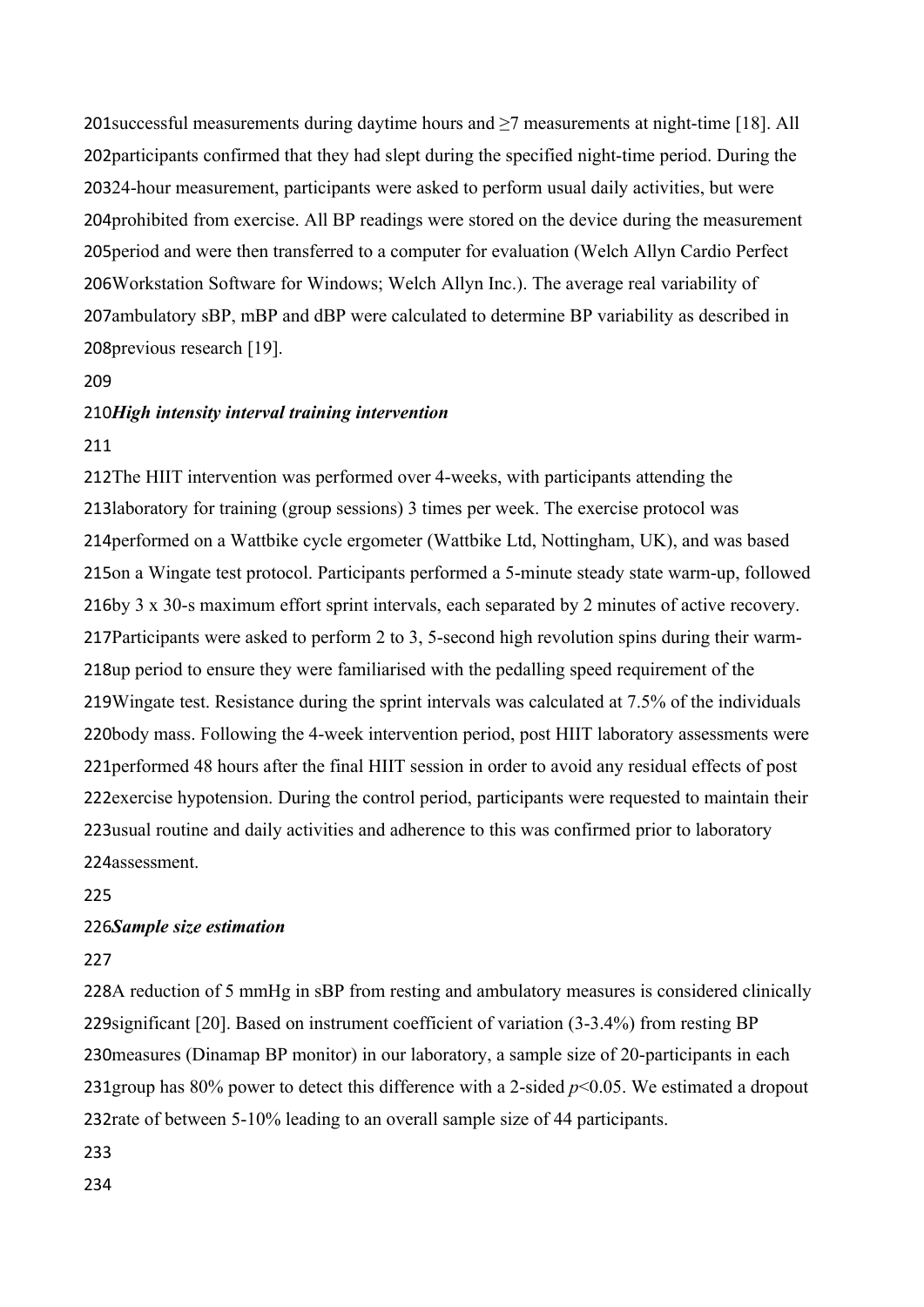# *Statistical analysis*

# 

237All data was analysed using a statistical package for social sciences (SPSS V22.0, release 238 version for windows; SPSs Ins., Chicago, IL, USA). Continuous variables are presented as mean  $\pm$  standard deviation unless stated otherwise. Analysis of covariance (ANCOVA) was 240 performed, which used baseline values as covariates to assess whether changes in resting and 241ambulatory BP parameters following both intervention and control group was influenced by 242the initial resting values. All data was assessed using 2-tailed analysis and was reported as 243 statistically significant when  $p<0.05$ .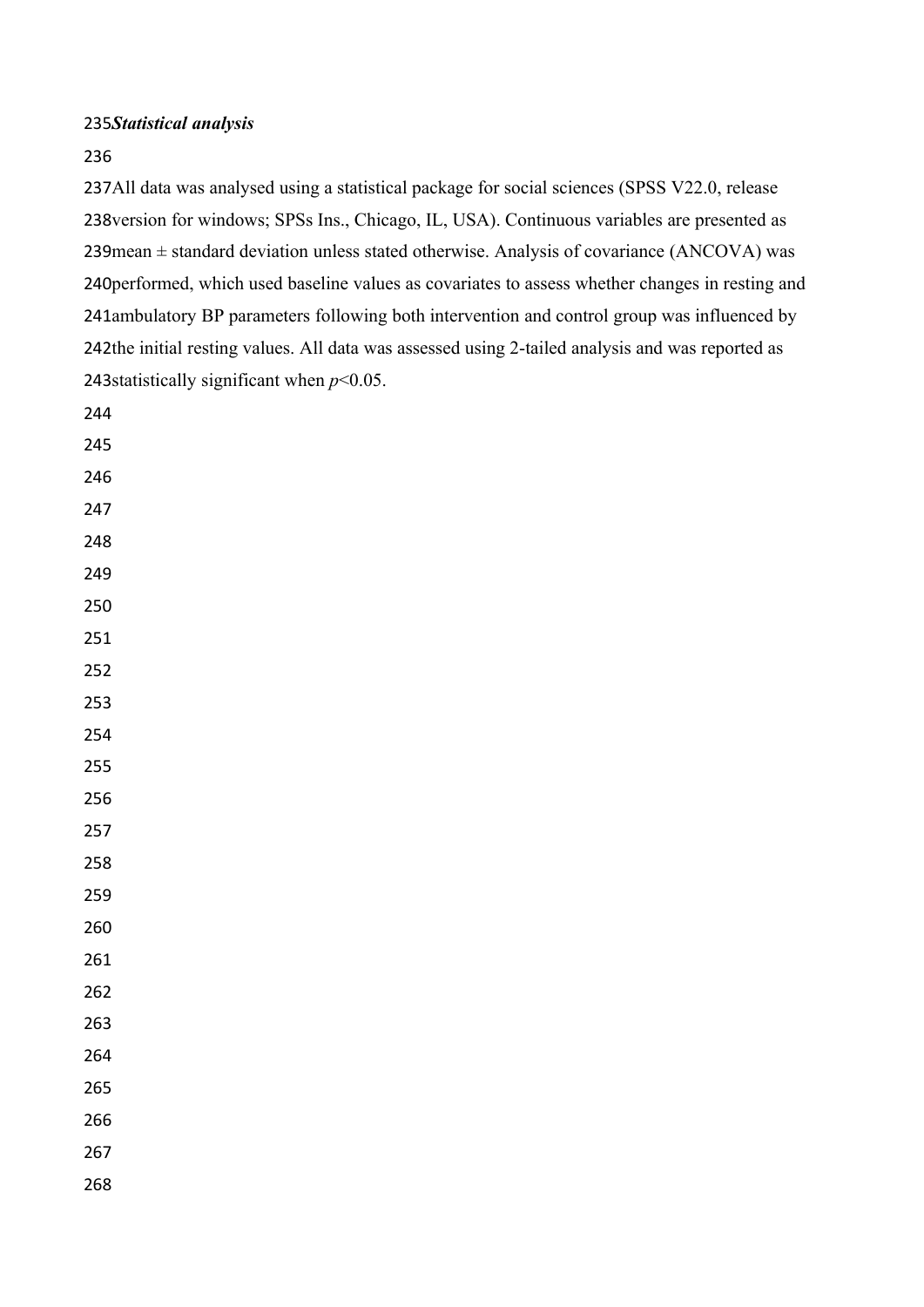# 269Results

# 270

271 Participants randomised to the intervention group  $(n=21)$  completed a total of 12 training 272 sessions during the 4-week study period. Adherence to the exercise sessions was 100% for all 273 participants with no withdrawals.

# 274

# 275 Resting office blood pressure

# 276

277Following the 4-week HIIT intervention, there was a significant reduction in resting sBP (-2786.6 mmHg) compared with the control group  $(-1.2 \text{ mmHg}, p=0.021)$ . However, there were no 279 significant differences in resting dBP, mBP or pulse pressure (PP) in either the HIIT or 280control groups (Table 1).

281

# 282Ambulatory blood pressure

# 283

284As shown in Table 2, 24-hour sBP, mBP and dBP significantly decreased following the HIIT 285intervention (-5.1 mmHg,  $p=0.011$ ; -3.1 mmHg,  $p=0.002$ ; and -2.3 mmHg  $p=0.012$ 286 respectively), compared to the control group. Figure 1 illustrates the 24-hour BP responses 287 following the HIIT and control period. The reduction in sBP resulted in a significant 288 reduction in 24-hour rate pressure product (RPP) following HIIT (-473.6 mmHg\*b·min<sup>-1</sup>,  $289p=0.025$ ) compared to the control group.

### 290

291 For daytime ambulatory BP, there was a significant reduction in sBP  $(-3.7 \text{ mmHg}, p=0.032)$ 292 and dBP  $(-2.8 \text{ mmHg}, p=0.046)$  compared to the control group; however, there were no 293 significant changes in daytime mBP. For night-time ambulatory BP, there was a significant 294 reduction in sBP ( $-6.8$  mmHg,  $p=0.001$ ), and mBP ( $-2.9$  mmHg,  $p=0.016$ ), but no significant 295 changes in dBP, compared to the control group. Figure 2 demonstrates daytime and night-296time BP responses following the HIIT and control period. The reduction in night-time 297 ambulatory sBP resulted in a significant reduction in 24-hour night-time RPP following HIIT 298( $-67.3$  mmHg\*b·min<sup>-1</sup>,  $p=0.035$ ) compared to the control group. Mean hourly sBP, mBP and 299dBP pre and post HIIT intervention are displayed in Figure 3.

### 300

301Following the 4-week intervention, 13 control participants were classified as dippers pre-302 intervention and 14 participants post intervention. Of the HIIT group, 9 participants were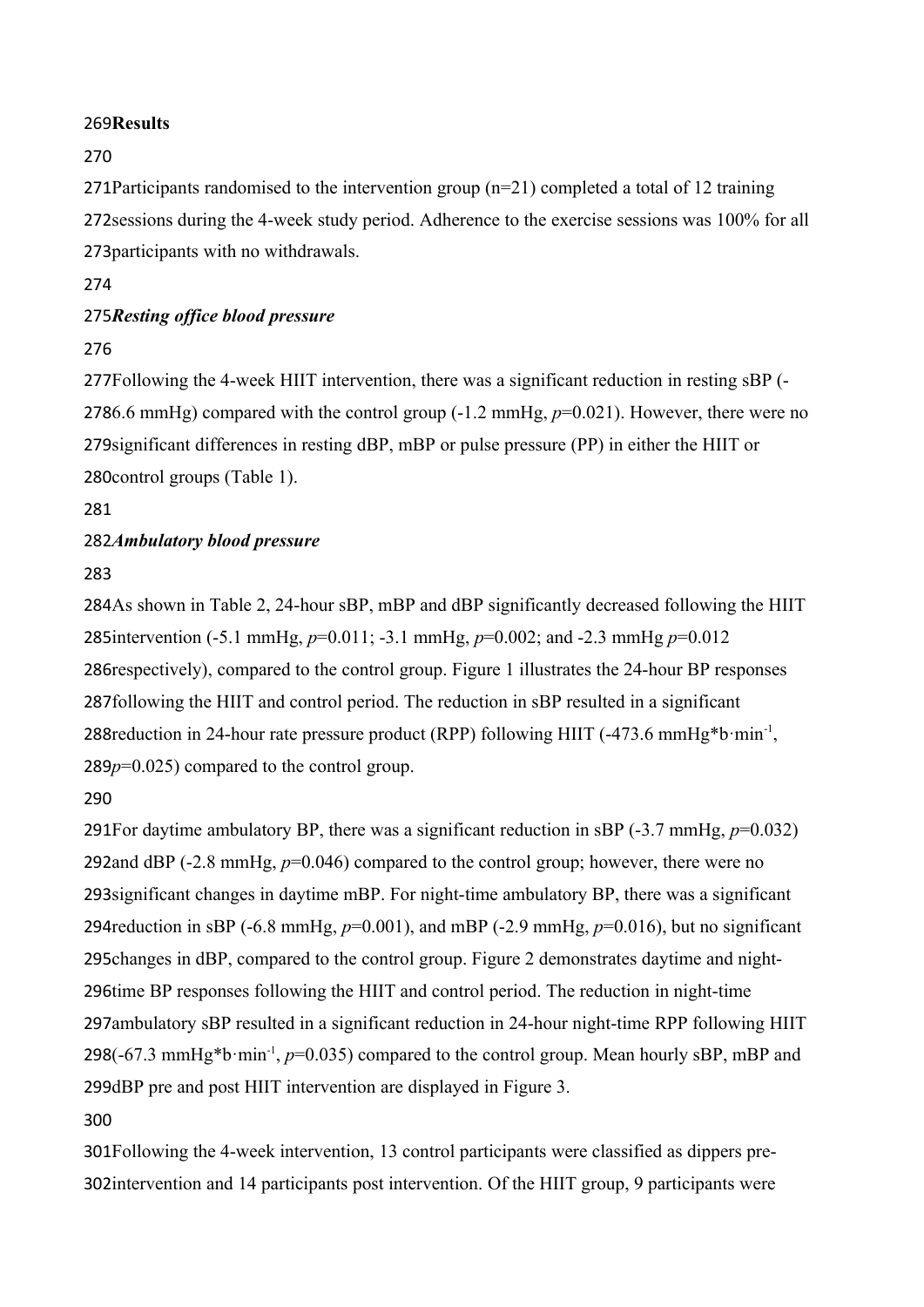303 classified as dippers pre-intervention and 11 participants post intervention. There was no 304 significant difference in the proportion of dippers following HIIT compared to the control 305group.

306

# *Blood pressure variability* 307

308

309As presented in Table 2, following the HIIT intervention, 24-hour diastolic BP variability 310(BPV) significantly decreased  $(-0.9, p=0.032)$ , whereas there were no significant changes in 311 systolic or mean BPV compared to the control group. Additionally, there were significant 312 decreases in systolic  $(-1.6 \text{ mmHg}, p=0.023)$ , mean  $(-1.57 \text{ mmHg}, p=0.027)$  and diastolic  $(-1.7 \text{ mmHg}, p=0.027)$ 313mmHg,  $p=0.037$ ) daytime ambulatory BPV, and a significant decrease in systolic and mean 314 might-time ambulatory BPV  $(-3.3 \text{ mmHg}, p=0.008 \text{ and } -1 \text{ mmHg}, p=0.003 \text{, respectively})$ 315 compared to the control group. However, there was no significant reduction in night-time 316 diastolic BPV compared to the control group.

317

# *Heart rate, pulse pressure and body mass* 318

319

324

320No significant differences were recorded in heart rate (HR) or pulse pressure (PP) in 24-hour, 321 daytime, or night-time ambulatory measurements for the HIIT intervention compared to the 322 control group. In addition, there was no significant change in body mass in following HIIT 323 compared to the control group.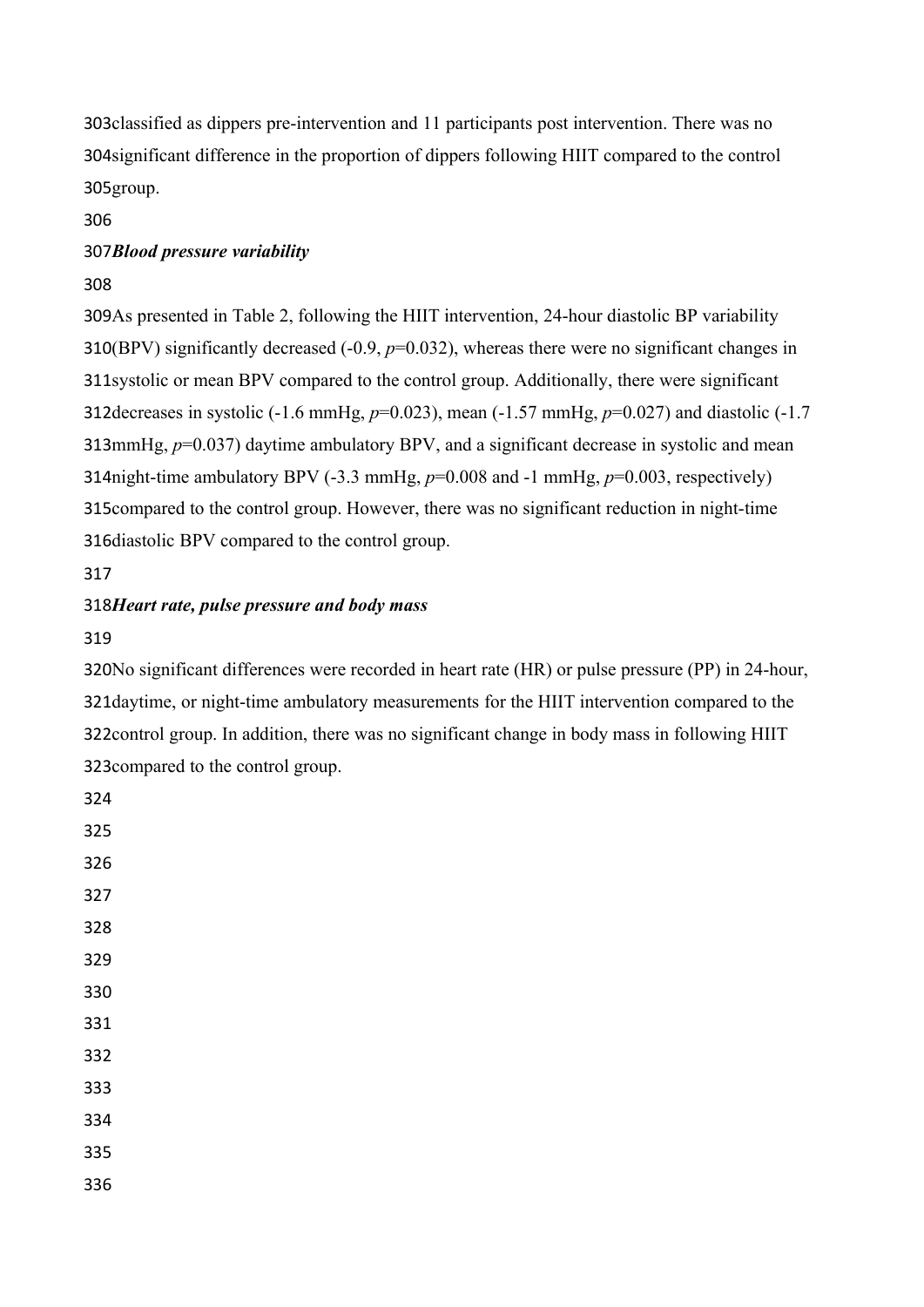#### **337Discussion**

#### 338

339The present randomised controlled study demonstrated significant reductions in 24-hour 340ambulatory sBP, mBP, and dBP of -5.1 mmHg, -3.1 mmHg, and -2.3 mmHg, respectively, as 341 well as a significant reduction in clinic sBP of -6.6 mmHg following 4-weeks of HIIT 342 compared to a control group. A decrease of this magnitude is considered clinically significant 343 and similar to the BP reducing effects observed using drug monotherapy [21]. While the 344 results compliment many studies that have reported the beneficial effects of HIIT on resting 345 office BP, ABPM provides valuable information regarding the continued BP response over 346the 24-hour period, which is crucial in understanding the chronic BP lowering effect of any 347 intervention. In accordance with previous meta-analysis evidence, the magnitude of 24-hour 348ambulatory BP reduction following our HIIT intervention is comparable to other ambulatory 349BP reducing exercise interventions including traditional MICT [22,23]. Importantly, such 350 results are associated with statistically significant reductions in the risk of cardiovascular 351 disease and all-cause mortality  $[24,25]$ . This is fundamental as ABPM has been reported to 352 provide superior prognostic information regarding cardiovascular risk compared to office or 353 home BP, thus enhancing the implications of such results [26].

#### 354

355In general, the ambulatory BP responses from this study support the findings from previous 356 research in this limited evidence base; however, the primary differences are centred around 357the magnitude of reduction. Specifically, previous evidence [27] reported significant 358 reductions ( $p$ <0.001) in 24-hour ambulatory BP by a substantial 12 mmHg sBP and 8 mmHg 359dBP following a 12-week HIIT intervention. In addition to the prolonged intervention 360 duration (8 weeks longer), the increased magnitude of BP reduction observed in their study 361 may be linked to the cohort recruited being Stage 2 hypertensive  $(>140/90 \text{ mmHg})$ , as similar 362anti-hypertensive interventions have reported greater reductions in groups with higher 363baseline BP values [27,28]. This is potentially due to a lower threshold of BP response, where 364it cannot be decreased further below its homeostatic clinical level without producing a 365 mechanistic response to prevent hypotension [29]. Separately, the observed differences in the 366 magnitude of BP response can be potentially linked to the differences in HIIT protocol. Our 367study incorporated a time-efficient Wingate protocol, whereas previous research commonly 368utilise protocols employing prolonged work periods, as highlighted in intervals of 4-minutes 369[27]. While the optimal HIIT protocol is yet to be established, these separate findings provide 370 support for HIIT as a flexible training modality, which can be successfully applied through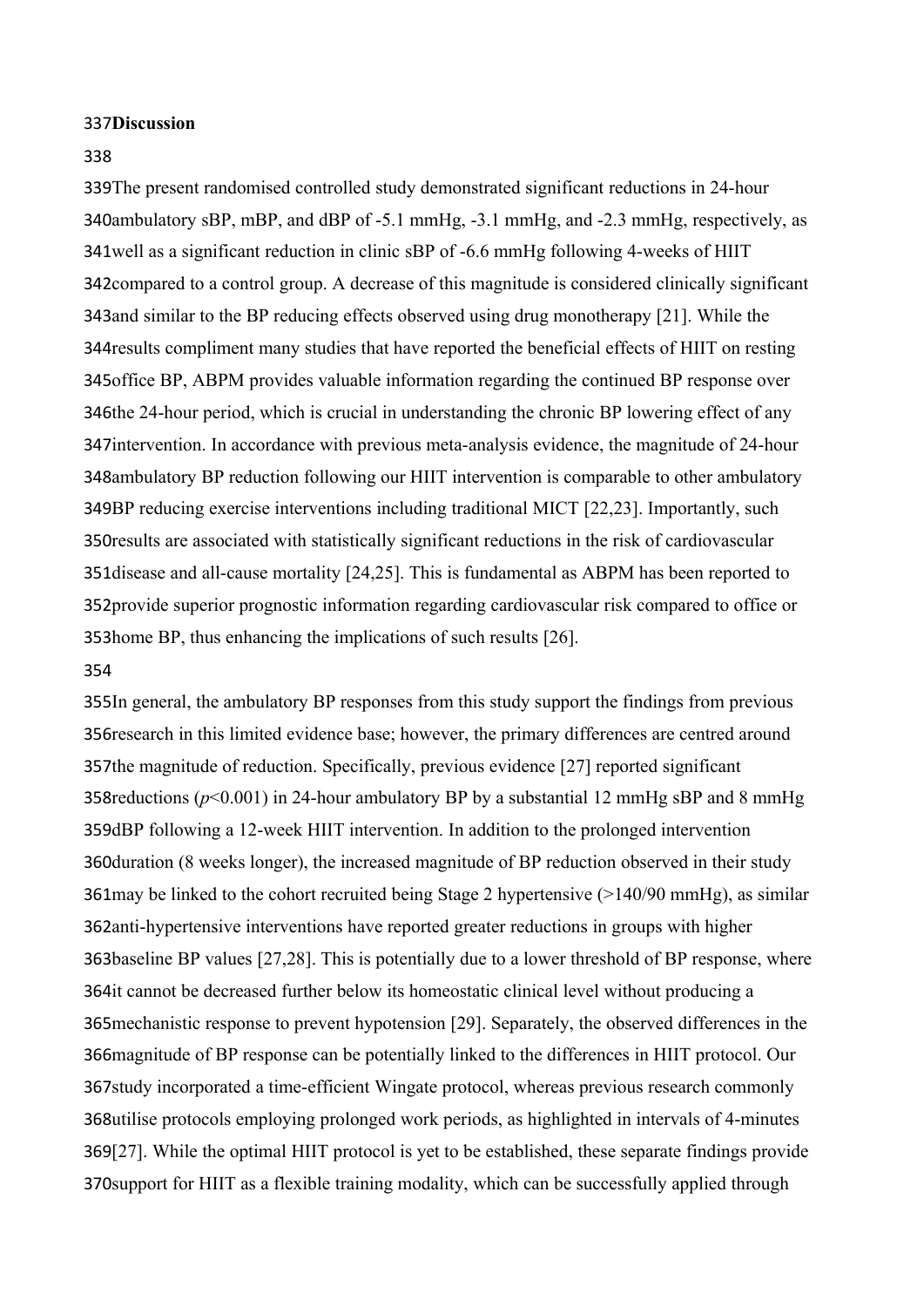371 various effective protocols. Regardless of these methodological differences, the limited 372number of studies investigating the effects of HIIT on ambulatory BP have reported similar 373 results to ours, thus reinforcing the role of HIIT in the management of BP  $[29-32]$ . 374

375 Although complex, the mechanisms whereby BP is reduced following HIIT must involve a 376 change in cardiac output and/or total peripheral vascular resistance as the two determining 377 factors of arterial pressure. Typically, the mechanisms following HIIT have been primarily 378 associated with changes in peripheral vascular resistance due to reports of a significant 379 decrease in BP without accompanying decreases in cardiac output [33]; which tends to be 380 supported by the unchanged heart rate results of the present study. Additionally, previous 381 research [33] reported no significant changes in cardiac dimensions or left ventricular 382 ejection fraction following HIIT, which further supports this concept. Despite no likelihood 383of any change in cardiac output, significant improvements in systolic and diastolic left-384 ventricular mechanical adaptations were reported, which affirms the value of HIIT on cardiac 385health [33].

#### 386

387Our results also show a significant reduction in RPP, which is a non-invasive indices of 388 myocardial oxygen consumption. This reduction in RPP following the 4-week HIIT 389 intervention suggests a reduction in myocardial workload, which may improve myocardial 390 efficiency as well as have important long-term clinical implications regarding cardiac health 391 and thus cardiovascular risk [34]. Conversely, our results show no significant changes in PP, 392 which is a known indicator of arterial stiffness. However, this result is probably not 393 surprising when considering the population recruited in this study were young, and arterial 394 stiffness generally increases linearly with increasing age. As such, the measured cohort are 395less likely to evidence a decline in vascular function, and thus have a limited capacity for 396change. Conversely, as opposed to arterial stiffness, previous evidence has shown stroke 397 volume to be a significant independent contributor to clinic and 24-hr PP in young, healthy 398 participants through the expression of a hyperkinetic state, potentially explaining the non-399 significant change in our study [35-37].

#### 400

401In addition, we found significant reductions in daytime sBP (-3.7 mmHg) and dBP (-2.8 402mmHg) as well as night-time sBP (-6.8 mmHg) and mBP (-2.9 mmHg), but not dBP. These 403 substantial reductions in night-time ABP are potentially important as nocturnal BP is a 404 significant risk factor for mortality and cardiovascular morbidity in both normotensive and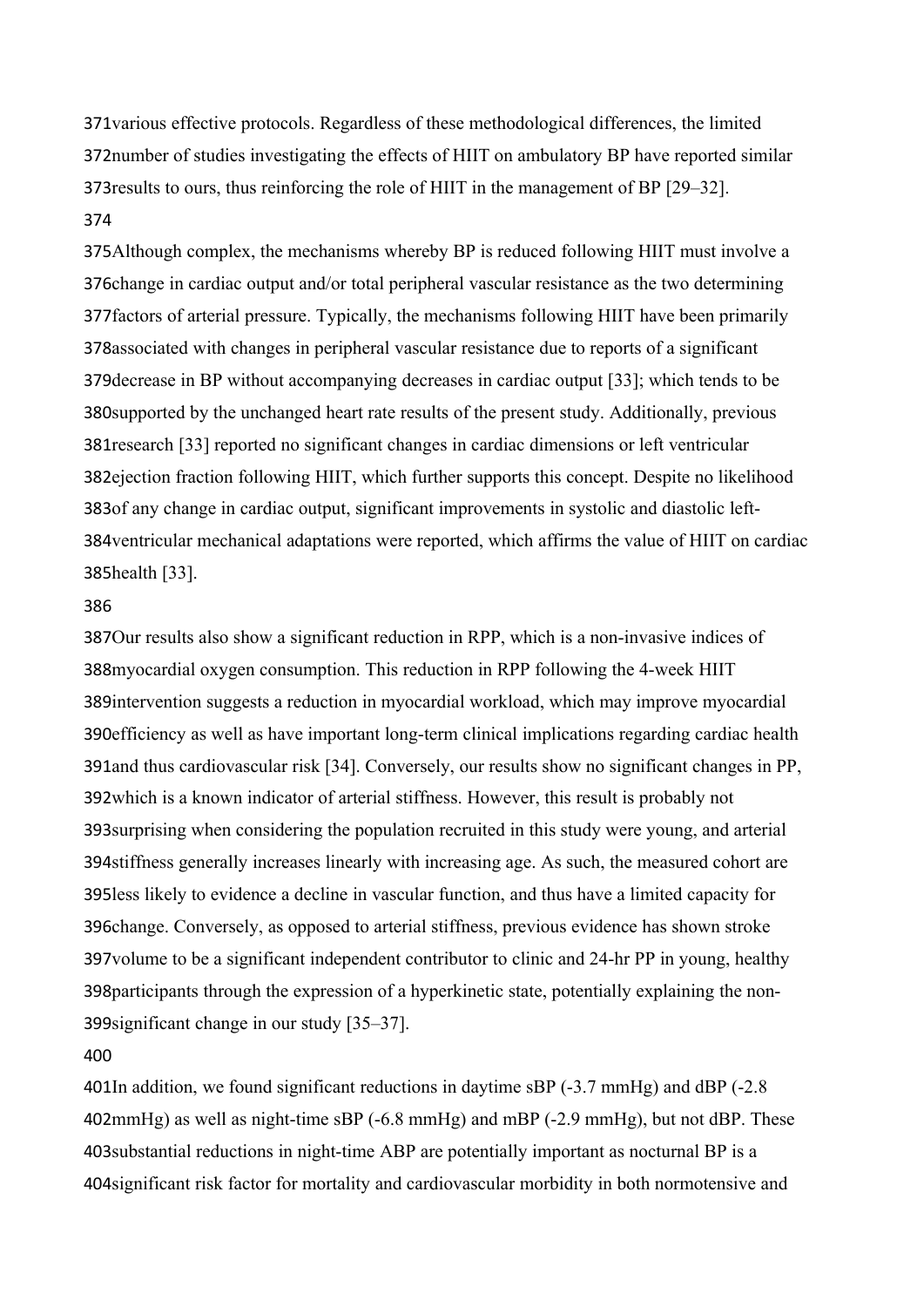405 hypertensive populations [38]. Particularly, sleeping systolic BP should be  $>10\%$  lower than 406daytime sBP which is termed 'dipping' [39]. Despite the observed reductions in night-time 407sBP and mBP, there was no significant difference in proportion of dippers following HIIT 408 compared to the control group, thus limiting the implications of such findings.

# 409

### *Blood pressure variability* 410

#### 411

412To our knowledge, this is the first study to measure the chronic effects of HIIT on BPV. 413Increased variability in BP over a 24-hour period is well established for its role as a 414 prognostic marker for health, independent of mean BP values [40]. Our results show a 415 significant reduction in daytime (sBP, mBP and dBP), night-time (sBP and mBP) and 416 diastolic 24-hour BPV; however, a non-significant reduction in 24-hour systolic and mean 417BPV. While further research is required, these results may have prognostic importance. 418Specifically, previous evidence has reported significant associations between increased 419 daytime BPV and early development of atherosclerosis [41], target organ damage [42] and 420 cardiovascular and stroke mortality [43], thus providing implications for these reductions. As 421BP is typically at its peak during waking hours, these reductions in daytime variability 422 suggest an improvement in BP regulation in response to daily activities. The mechanisms 423 responsible for reductions in BPV remain inconclusively understood; however, fluctuations 424 of BP over the course of 24-hours generally reflect central and autonomic modulation and 425 arterial elasticity [44]. This is supported in previous evidence [33] which reported a 426 significant increase in total power spectrum of heart rate variability with a significant 427 decrease in the R-R low frequency/high frequency ratio following a 2-week HIIT 428 intervention, indicating enhanced cardiac autonomic modulation with increased 429parasympathetic activity parallel to decreased sympathetic activity; which are understood to 430 play a role in the regulation of short-term BPV [33,45,46]. Despite our PP results, the effect 431 of HIIT on vascular health are well established, with meta-analysis evidence reporting greater 432 vascular function adaptations following HIIT compared to MICT [47]. Although complex, 433 these enhanced vascular adaptations have been linked to the promotion of greater shear 434 stress-induced nitric oxide bioavailability as a result of the increased blood flow from such 435 high intensity exercise [47,48]. However, further research is required to ascertain the effects 436 of exercise training on BPV and the mechanisms underlying such adaptations.

437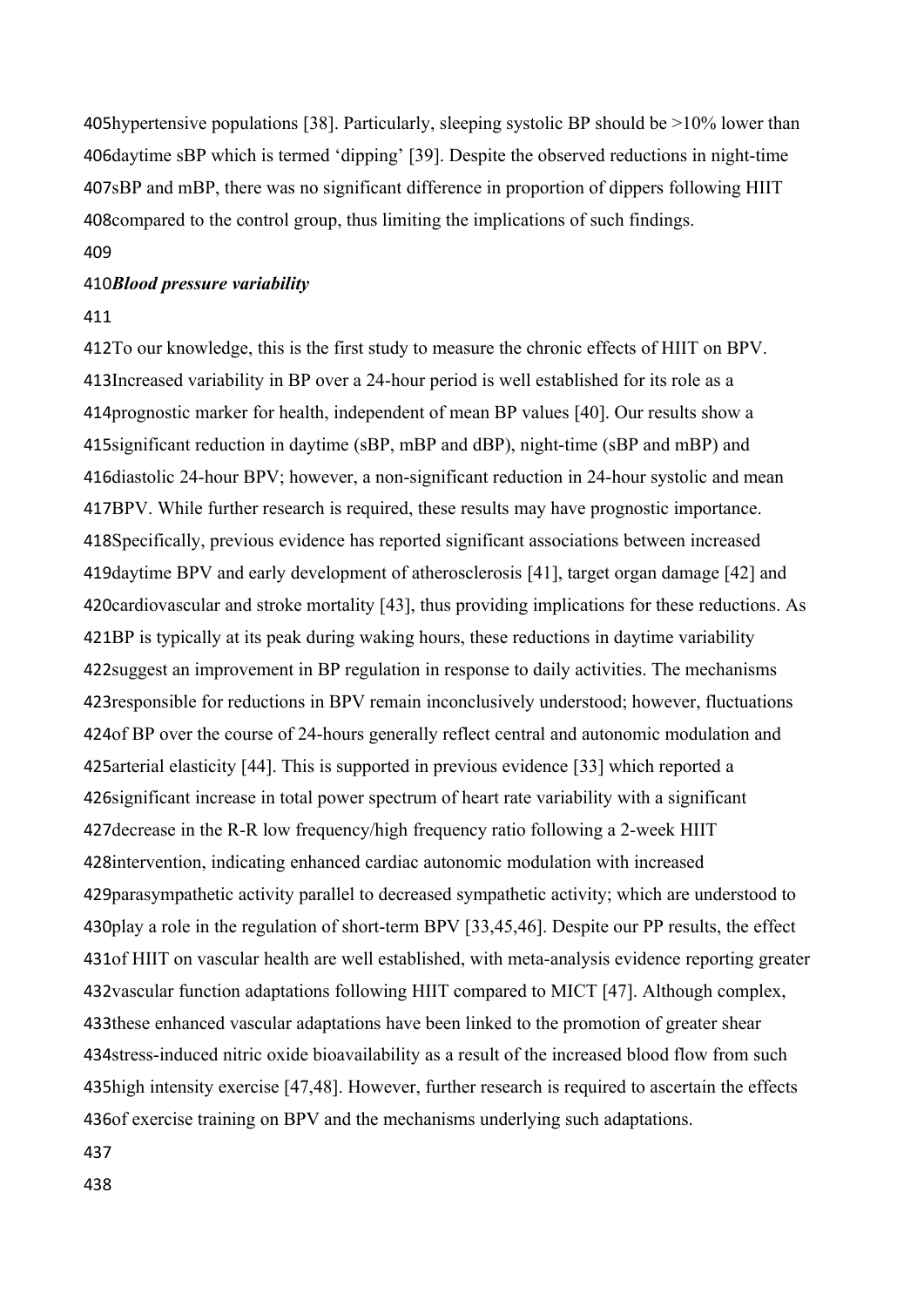### *Limitations* 439

#### 440

441It is important to consider the limitations of this study. In particular, this is a single-centre 442trial and all sessions of HIIT were performed in a laboratory environment as a group. While 443this is beneficial for adherence and accurate performance of the intervention, this potentially 444 limits the clinical implications of our results. Additionally, as we recruited a young 445 normotensive population, it is unknown if our findings have application to hypertensive and 446 elderly populations, highlighting the need for future research in these groups. It is also 447 important to consider the safety of HIIT in hypertensive populations at greater cardiovascular 448 disease risk. Furthermore, using a traditional Wingate protocol, we applied the same 449 resistance to both males and females, which may be a suboptimal workload considering 450gender differences [49–51]. Finally, power output produced during the Wingate sessions was 451 not recorded; therefore, it is unclear if participants undertaking HIIT produced physiological 452adaptations to generate greater power output following the intervention.

### 453

#### 454 *Conclusion*

#### 455

456 The results of the present study further support the role of HIIT in the management of BP, 457 with clinically significant reductions in ambulatory and resting BP. These results are 458 imperative due to the current inadequate evidence base surrounding the effects of HIIT on 459 ambulatory BP. To our knowledge, this is the first study to investigate the effects of HIIT on 460BPV, with preliminary findings showing important implications for cardiovascular health. 461 Future research into the long-term effects and adherence to HIIT are crucial for establishing 462its use as a prolonged nonpharmacological intervention for the management of BP.

- 463 464 465 466 467 468
- 469
- 470
- 471
- 472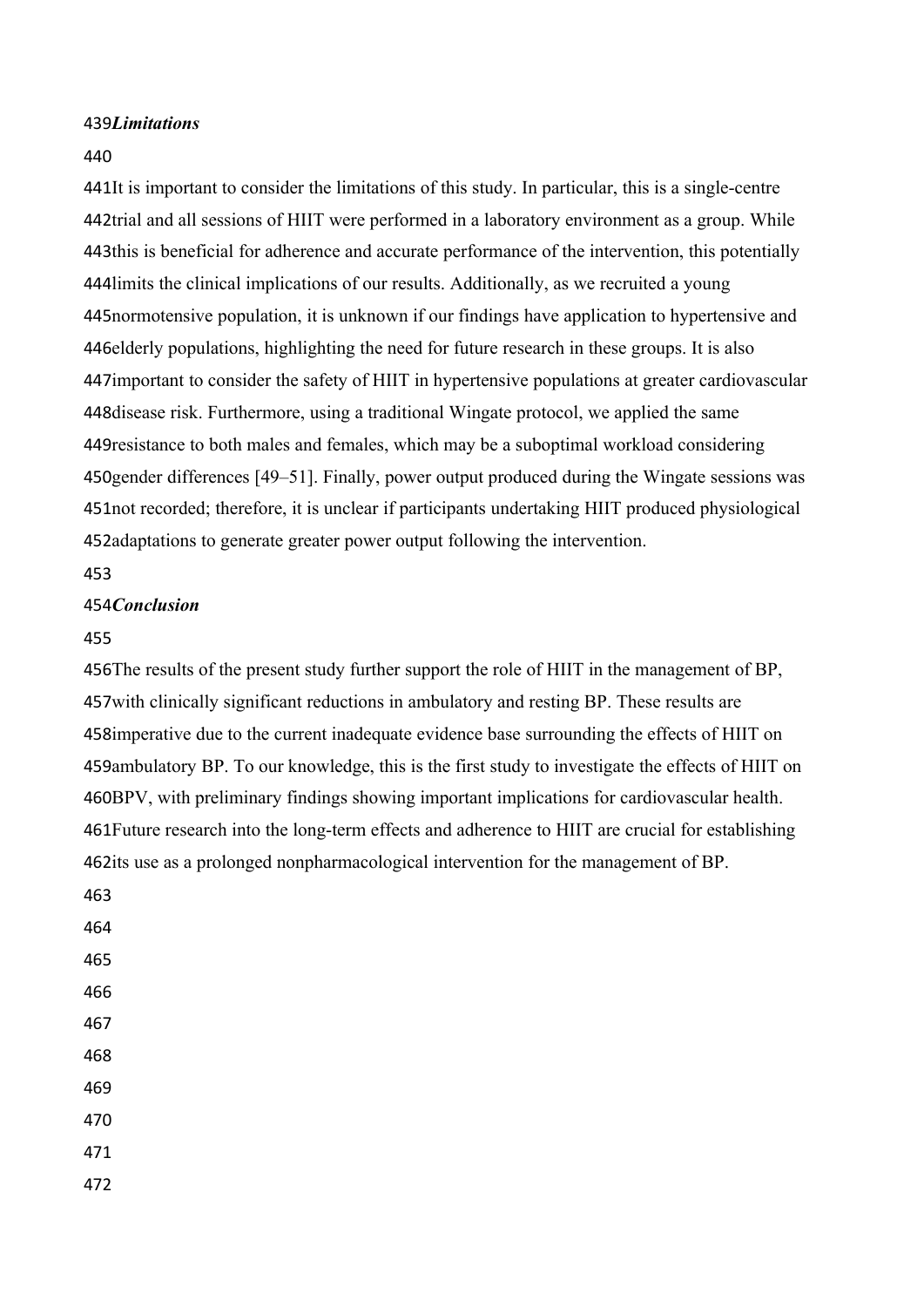# **References** 473

| 475   |                                                                                          |
|-------|------------------------------------------------------------------------------------------|
| 4761  | Lim SS, Vos T, Flaxman AD, Danaei G, Shibuya K, Adair-Rohani H, et al. A                 |
| 477   | comparative risk assessment of burden of disease and injury attributable to 67 risk      |
| 478   | factors and risk factor clusters in 21 regions, 1990-2010: A systematic analysis for the |
| 479   | Global Burden of Disease Study 2010. Lancet 2012; 380:2224-2260.                         |
| 4802  | Millar PJ, McGowan CL, Cornelissen VA, Araujo CG, Swaine IL. Evidence for the            |
| 481   | role of isometric exercise training in reducing blood pressure: Potential mechanisms     |
| 482   | and future directions. Sport. Med. 2014; 44:345-356.                                     |
| 4833  | Forouzanfar MH, Liu P, Roth GA, Ng M, Biryukov S, Marczak L, et al. Global               |
| 484   | Burden of Hypertension and Systolic Blood Pressure of at Least 110 to 115 mm Hg,         |
| 485   | 1990-2015. JAMA 2017; 317:165.                                                           |
| 4864  | WHO   Blood Pressure. WHO 2018.                                                          |
| 4875  | Lopez AD, Mathers CD, Ezzati M, Jamison DT, Murray CJ. Global and regional               |
| 488   | burden of disease and risk factors, 2001: systematic analysis of population health data. |
| 489   | Lancet 2006; 367:1747-1757.                                                              |
| 4906  | Wang G, Grosse SD, Schooley MW. Conducting Research on the Economics of                  |
| 491   | Hypertension to Improve Cardiovascular Health. Am. J. Prev. Med. 2017; 53:S115-          |
| 492   | S117.                                                                                    |
| 4937  | Geneva WHO-, WHO S, 2010 undefined. World Health Organization Global                     |
| 494   | recommendations on physical activity for health.                                         |
| 4958  | Guthold R, Stevens GA, Riley LM, Bull FC. Worldwide trends in insufficient physical      |
| 496   | activity from 2001 to 2016: a pooled analysis of 358 population-based surveys with       |
| 497   | 1.9 million participants. <i>Lancet Glob Heal</i> 2018; 6:e1077-e1086.                   |
| 4989  | Clark T, Morey R, Jones MD, Marcos L, Ristov M, Ram A, et al. High-intensity             |
| 499   | interval training for reducing blood pressure: a randomized trial vs. moderate-intensity |
| 500   | continuous training in males with overweight or obesity. <i>Hypertens Res</i> Published  |
| 501   | Online First: 14 January 2020. doi:10.1038/s41440-019-0392-6                             |
| 50210 | Costa EC, Hay JL, Kehler DS, Boreskie KF, Arora RC, Umpierre D, et al. Effects of        |
| 503   | High-Intensity Interval Training Versus Moderate-Intensity Continuous Training On        |
| 504   | Blood Pressure in Adults with Pre- to Established Hypertension: A Systematic Review      |
| 505   | and Meta-Analysis of Randomized Trials. Sport. Med. 2018; 48:2127-2142.                  |
| 50611 | Vollmer WM, Appel LJ, Svetkey LP, Moore TJ, Vogt TM, Conlin PR, et al.                   |
|       |                                                                                          |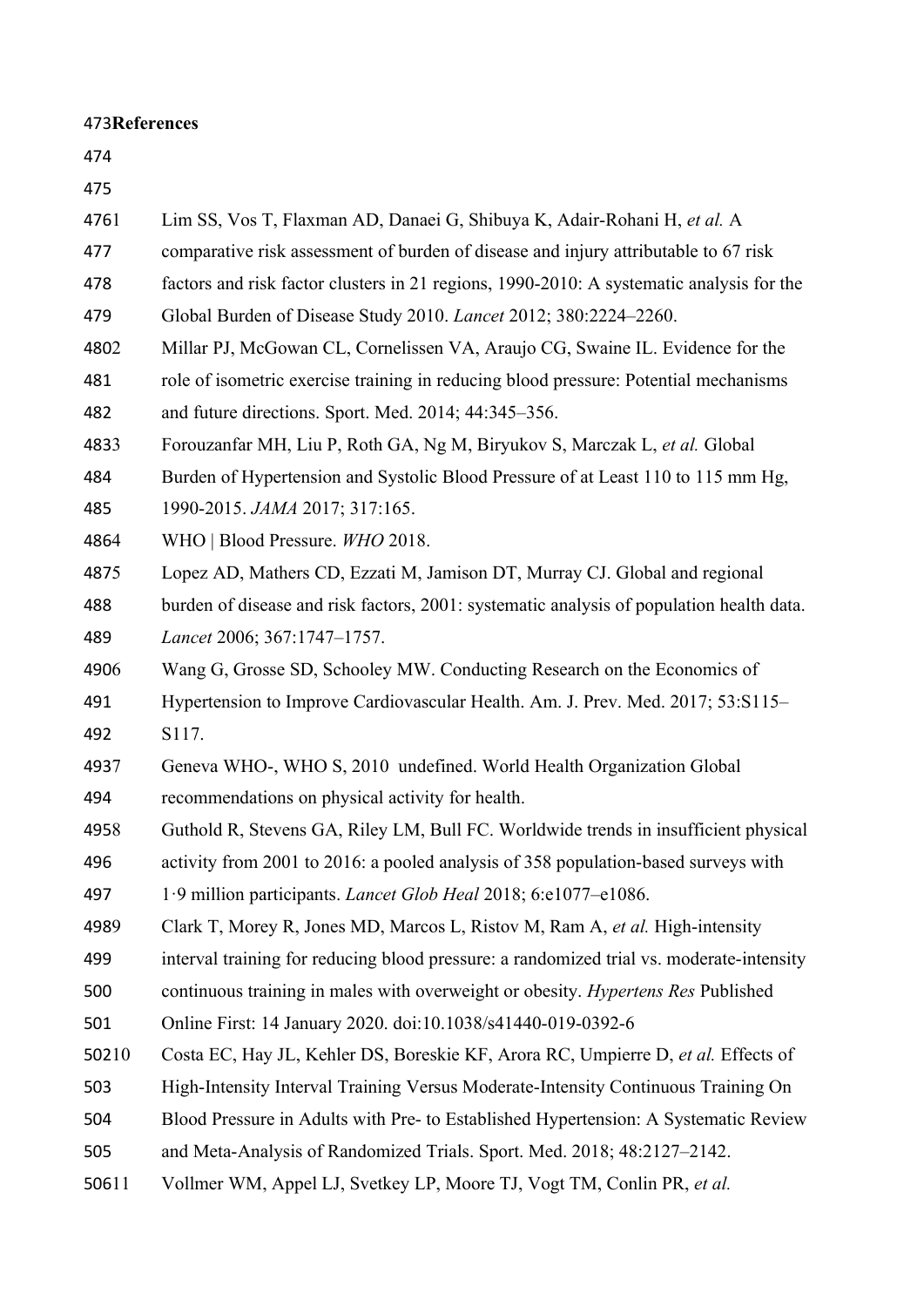- Comparing office-based and ambulatory blood pressure monitoring in clinical trials. *J Hum Hypertens* 2005; 19:77–82. 507 508
- 12 Eguchi K, Hoshide S, Schwartz JE, Shimada K, Kario K. Visit-to-visit and ambulatory 50912
- blood pressure variability as predictors of incident cardiovascular events in patients 510

with hypertension. *Am J Hypertens* 2012; 25:962–968. 511

- 13 de la Sierra A, Gorostidi M, Banegas JR, Segura J, de la Cruz JJ, Ruilope LM. 51213
- Nocturnal hypertension or nondipping: which is better associated with the 513
- cardiovascular risk profile? *Am J Hypertens* 2014; 27:680–7. 514
- National Institute for Health and Care Excellence. Hypertension in adults: diagnosis and management. NG 136. 2019. 515 516
- 15 Good PI. *Resampling methods: A practical guide to data analysis*. Birkhauser Boston; 2006. doi:10.1007/0-8176-4444-X 51715 518
- 16 Whelton PK, Carey RM, Aronow WS, Casey DE, Collins KJ, Dennison Himmelfarb 51916
- C, *et al.* 2017 ACC/AHA/AAPA/ABC/ACPM/AGS/APhA/ASH/ASPC/NMA/PCNA 520
- Guideline for the Prevention, Detection, Evaluation, and Management of High Blood 521
- Pressure in Adults: Executive Summary: A Report of the American College of 522
- Cardiology/American Heart Association Task F. In: *Journal of the American Society*  523
- *of Hypertension*.Elsevier; 2018. pp. 579.e1-579.e73. 524
- 17 Fagard RH. Dipping pattern of nocturnal blood pressure in patients with hypertension. 52517
- *Expert Rev Cardiovasc Ther* 2009; 7:599–605. 526
- 18 O'Brien E, Mee F, Coats A, Owens P, Petrie J, Padfield PL, *et al.* Use and 52718
- interpretation of ambulatory blood pressure monitoring: Recommendations of the 528
- British Hypertension Society. *Br Med J* 2000; 320:1128–1134. 529
- 19 Boardman H, Lewandowski AJ, Lazdam M, Kenworthy Y, Whitworth P, Zwager CL, 53019
- *et al.* Aortic stiffness and blood pressure variability in young people: A multimodality 531
- investigation of central and peripheral vasculature. *J Hypertens* 2017; 35:513–522. 532
- 20 Beevers DG (D. G, Lip GYH, O'Brien E. *ABC of hypertension*. BMJ 53320
- Books/Blackwell; 2007. 534
- 21 Paz MA, De-La-Sierra A, Sáez M, Barceló MA, Rodríguez JJ, Castro S, *et al.* 53521
- Treatment efficacy of anti-hypertensive drugs in monotherapy or combination: ATOM 536
- systematic review and meta-analysis of randomized clinical trials according to 537
- PRISMA statement. Med. (United States). 2016; 95. 538
- doi:10.1097/MD.0000000000004071 539
- 22 Sosner P, Guiraud T, Gremeaux V, Arvisais D, Herpin D, Bosquet L. The ambulatory 54022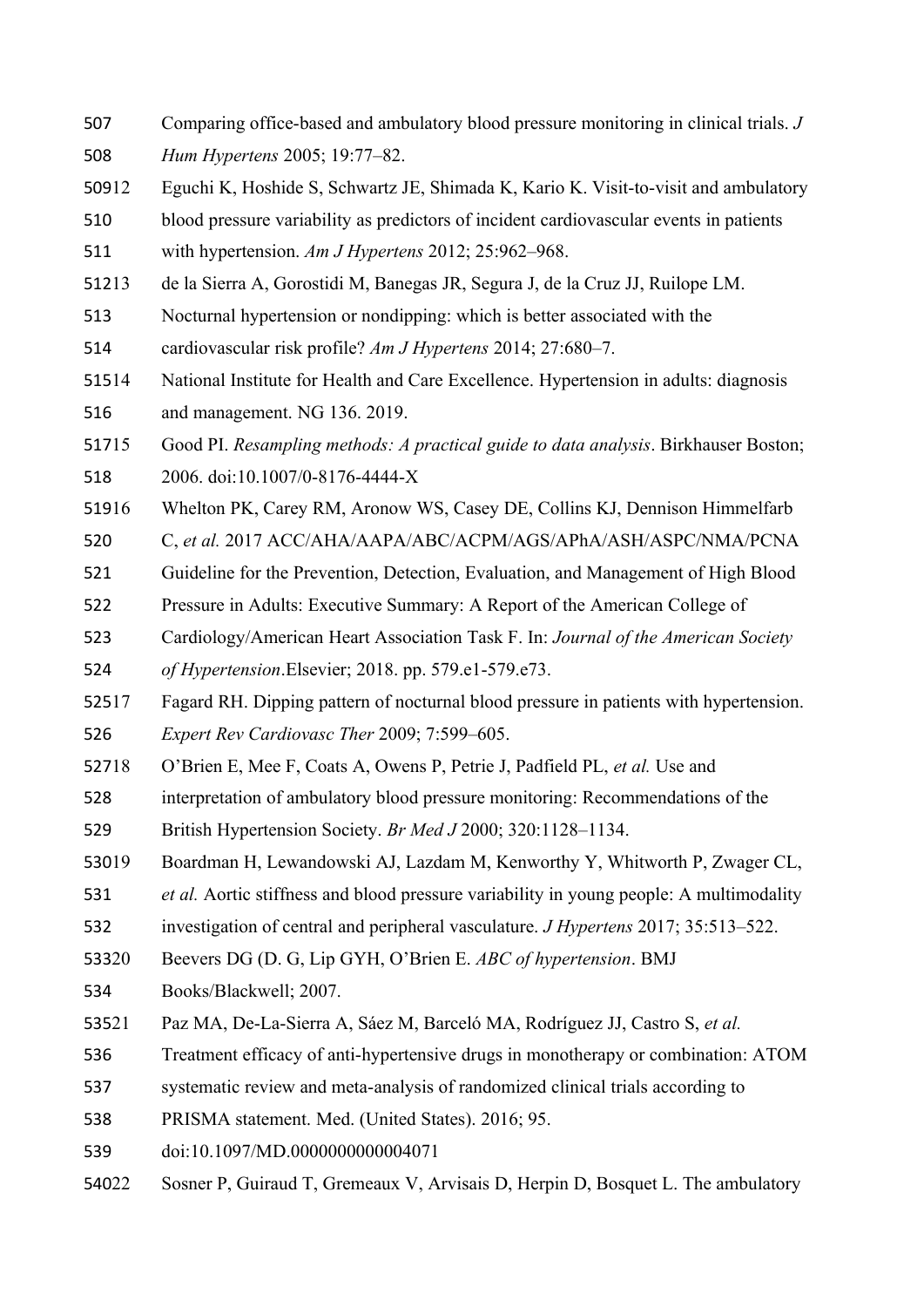- hypotensive effect of aerobic training: a reappraisal through a meta-analysis of selected moderators. *Scand J Med Sci Sport* 2017; 27:327–341. 541 542
- Way KL, Sultana RN, Sabag A, Baker MK, Johnson NA. The effect of high Intensity 54323
- interval training versus moderate intensity continuous training on arterial stiffness and 544
- 24 h blood pressure responses: A systematic review and meta-analysis. J. Sci. Med. 545
- Sport. 2019; 22:385–391. 546
- 24 Hansen TW, Jeppesen J, Rasmussen S, Ibsen H, Torp-Pedersen C. Ambulatory blood 547
- pressure and mortality: a population-based study. *Hypertens (Dallas, Tex 1979)* 2005; 45:499–504. 548 549
- 25 Hansen TW, Jeppesen J, Rasmussen S, Ibsen H, Torp-Pedersen C. Ambulatory blood 55025
- pressure monitoring and risk of cardiovascular disease: A population based study. *Am*  551
- *J Hypertens* 2006; 19:243–250. 552
- 26 Niiranen TJ, Mäki J, Puukka P, Karanko H, Jula AM. Office, home, and ambulatory 55326
- blood pressures as predictors of cardiovascular risk. *Hypertens (Dallas, Tex 1979)* 2014; 64:281–6. 554 555
- 27 Molmen-Hansen HE, Stolen T, Tjonna AE, Aamot IL, Ekeberg IS, Tyldum GA, *et al.* Aerobic interval training reduces blood pressure and improves myocardial function in 55627 557
- hypertensive patients. *Eur J Prev Cardiol* 2012; 19:151–160. 558
- Cornelissen VA, Smart NA. Exercise training for blood pressure: a systematic review 55928
- and meta-analysis. J. Am. Heart Assoc. 2013; 2. doi:10.1161/JAHA.112.004473 560
- Ramirez-Jimenez M, Morales-Palomo F, Pallares JG, Mora-Rodriguez R, Ortega JF. 56129
- Ambulatory blood pressure response to a bout of HIIT in metabolic syndrome patients. *Eur J Appl Physiol* 2017; 117:1403–1411. 562 563
- 30 Sosner P, Gayda M, Dupuy O, Garzon M, Gremeaux V, Lalonge J, *et al.* Ambulatory 56430
- blood pressure reduction following 2 weeks of high-intensity interval training on an 565
- immersed ergocycle. *Arch Cardiovasc Dis* Published Online First: 2019. 566
- doi:10.1016/j.acvd.2019.07.005 567
- Fiorenza M, Gunnarsson TP, Ehlers TS, Bangsbo J. High-intensity exercise training 568
- ameliorates aberrant expression of markers of mitochondrial turnover but not oxidative 569
- damage in skeletal muscle of men with essential hypertension. *Acta Physiol* 2019; 225. 570
- doi:10.1111/apha.13208 571
- 32 Guimarães G V, Ciolac EG, Carvalho VO, D'Avila VM, Bortolotto LA, Bocchi EA. 572
- Effects of continuous vs. interval exercise training on blood pressure and arterial 573
- stiffness in treated hypertension. *Hypertens Res* 2010; 33:627-632. 574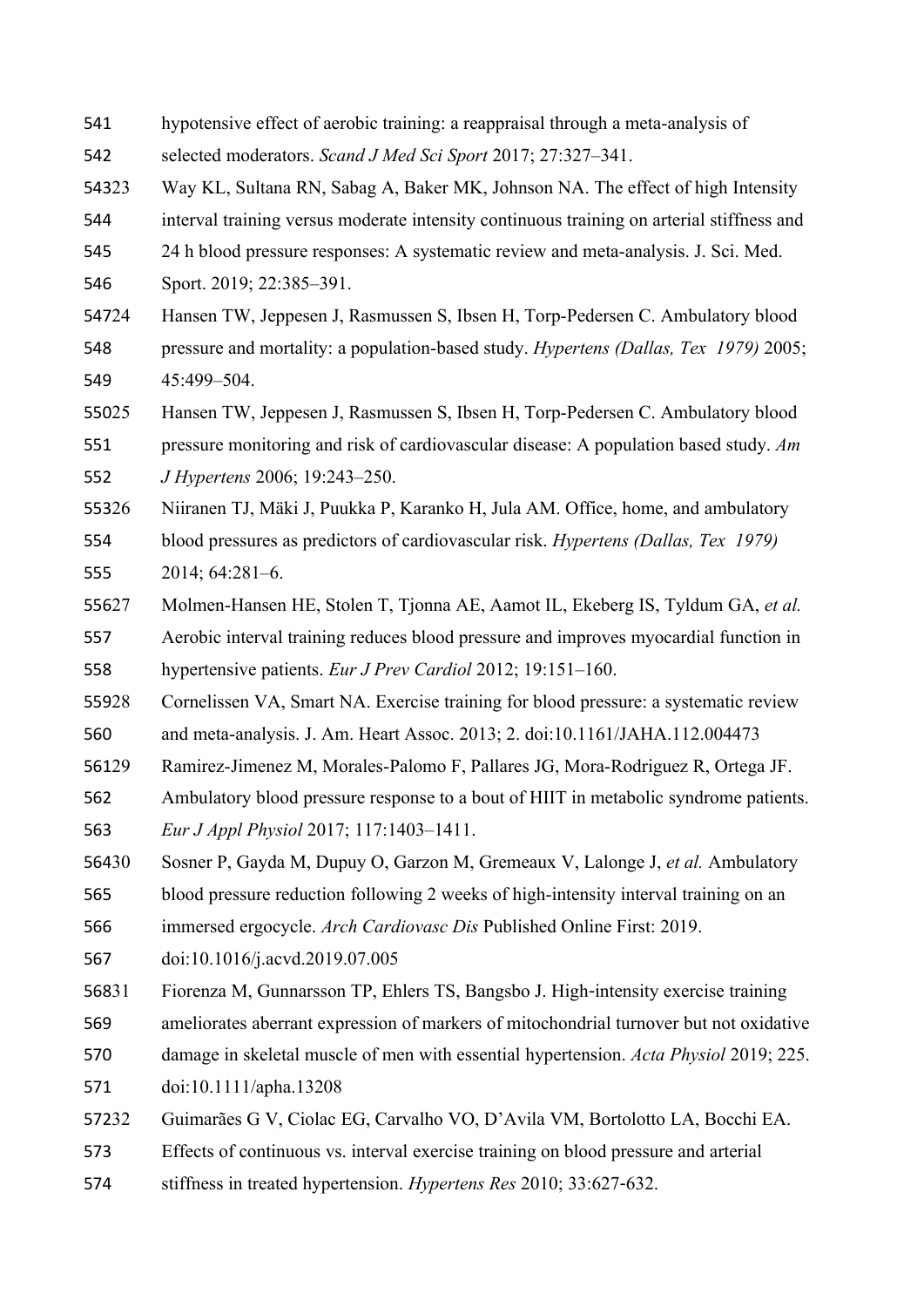- 33 O'Driscoll JM, Wright SM, Taylor KA, Coleman DA, Sharma R, Wiles JD. Cardiac 57533
- autonomic and left ventricular mechanics following high intensity interval training: A 576
- randomized crossover controlled study. *J Appl Physiol* 2018; 125:1030–1040. 577
- Karaye K, Akintunde A. The significance of rate pressure product in heart failure patients. *Int Cardiovasc Forum J* 2015; 1:43. 57834 579
- 35 Saladini F, Fania C, Mos L, Mazzer A, Casiglia E, Palatini P. Office Pulse Pressure Is 58035
- a Predictor of Favorable Outcome in Young- to Middle-Aged Subjects with Stage 1 Hypertension. *Hypertension* 2017; 70:537–542. 581 582
- Mahmud A, Feely J. Spurious systolic hypertension of youth: Fit young men with elastic arteries. *Am J Hypertens* 2003; 16:229–232. 58336 584
- Julius S, Conway J. Hemodynamic studies in patients with borderline blood pressure elevation. *Circulation* 1968; 38:282–288. 58537 586
- 38 Hansen TW, Li Y, Boggia J, Thijs L, Richart T, Staessen JA. Predictive role of the nighttime blood pressure. *Hypertens (Dallas, Tex 1979)* 2011; 57:3–10. 58738 588
- Agarwal R, Light RP. The effect of measuring ambulatory blood pressure on nighttime sleep and daytime activity - Implications for dipping. *Clin J Am Soc Nephrol* 2010; 5:281–285. 58939 590 591
- 40 Chadachan VM, Ye MT, Tay JC, Subramaniam K, Setia S. Understanding short-term 59240
- blood-pressure-variability phenotypes: From concept to clinical practice. Int. J. Gen. 593
- Med. 2018; 11:241–254. 594
- Sander D, Kukla C, Klingelhöfer J, Winbeck K, Conrad B. Relationship between 59541
- circadian blood pressure patterns and progression of early carotid atherosclerosis: A 3 year follow-up study. *Circulation* 2000; 102:1536–41. 596 597
- 42 Tatasciore A, Renda G, Zimarino M, Soccio M, Bilo G, Parati G, *et al.* Awake systolic 59842
- blood pressure variability correlates with target-organ damage in hypertensive subjects. *Hypertension* 2007; 50:325–332. 599 600
- 43 Kikuya M, Ohkubo T, Metoki H, Asayama K, Hara A, Obara T, *et al.* Day-by-day 60143
- variability of blood pressure and heart rate at home as a novel predictor of prognosis: 602
- The Ohasama study. *Hypertension* 2008; 52:1045–1050. 603
- Parati G, Bilo G. Assessment and management of blood-pressure variability 60444
- Investigation on the prevalence and blood pressure response in miners exposed to 605
- chronic intermittent hypoxia in Chile View project REVERENT View project. 606
- *nature.com* Published Online First: 2013. doi:10.1038/nrcardio.2013.1 607
- Parati G, Ochoa JE, Lombardi C, Bilo G. Assessment and management of blood-60845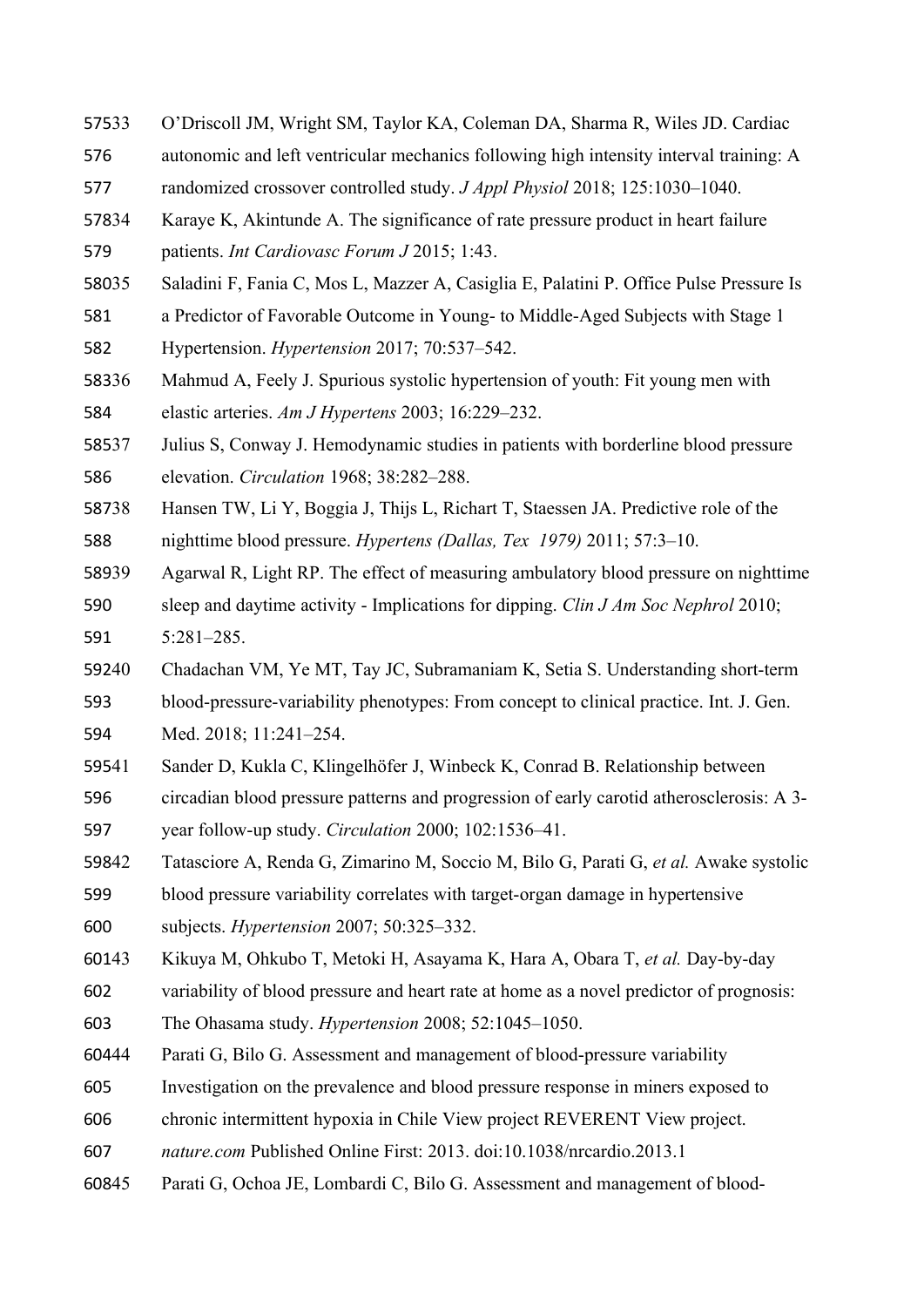| 609   | pressure variability. Nat. Rev. Cardiol. 2013; 10:143-155.                              |
|-------|-----------------------------------------------------------------------------------------|
| 61046 | Conway J, Boon N, Davies C, Jones JV, Sleight P. Neural and humoral mechanisms          |
| 611   | involved in blood pressure variability. <i>J Hypertens</i> 1984; 2:203–208.             |
| 61247 | Ramos JS, Dalleck LC, Tjonna AE, Beetham KS, Coombes JS. The Impact of High-            |
| 613   | Intensity Interval Training Versus Moderate-Intensity Continuous Training on            |
| 614   | Vascular Function: a Systematic Review and Meta-Analysis. Sport. Med. 2015;             |
| 615   | 45:679-692.                                                                             |
| 61648 | Saladini F, Benetti E, Mos L, Mazzer A, Casiglia E, Palatini P. Regular physical        |
| 617   | activity is associated with improved small artery distensibility in young to middle-age |
| 618   | stage 1 hypertensives. <i>Vasc Med (United Kingdom)</i> 2014; 19:458–464.               |
| 61949 | Bar-Or O. The Wingate Anaerobic Test An Update on Methodology, Reliability and          |
| 620   | Validity. Sport Med An Int J Appl Med Sci Sport Exerc 1987; 4:381-394.                  |
| 62150 | Dotan R, Bar-Or O. Load optimization for the wingate anaerobic test. Eur J Appl         |
| 622   | Physiol Occup Physiol 1983; 51:409-417.                                                 |
| 62351 | Richmond SR, Whitman SA, Acree LS, Olson BD, Carper MJ, Godard MP. Power                |
| 624   | output in trained male and female cyclists during the wingate test with increasing      |
| 625   | flywheel resistance. <i>J Exerc Physiol Online</i> 2011; 14:46–53.                      |
| 626   |                                                                                         |
| 627   |                                                                                         |
| 628   |                                                                                         |
| 629   |                                                                                         |
| 630   |                                                                                         |
| 631   |                                                                                         |
| 632   |                                                                                         |
| 633   |                                                                                         |
| 634   |                                                                                         |
| 635   |                                                                                         |
| 636   |                                                                                         |
| 637   |                                                                                         |
| 638   |                                                                                         |
| 639   |                                                                                         |
| 640   |                                                                                         |
| 641   |                                                                                         |
| 642   |                                                                                         |